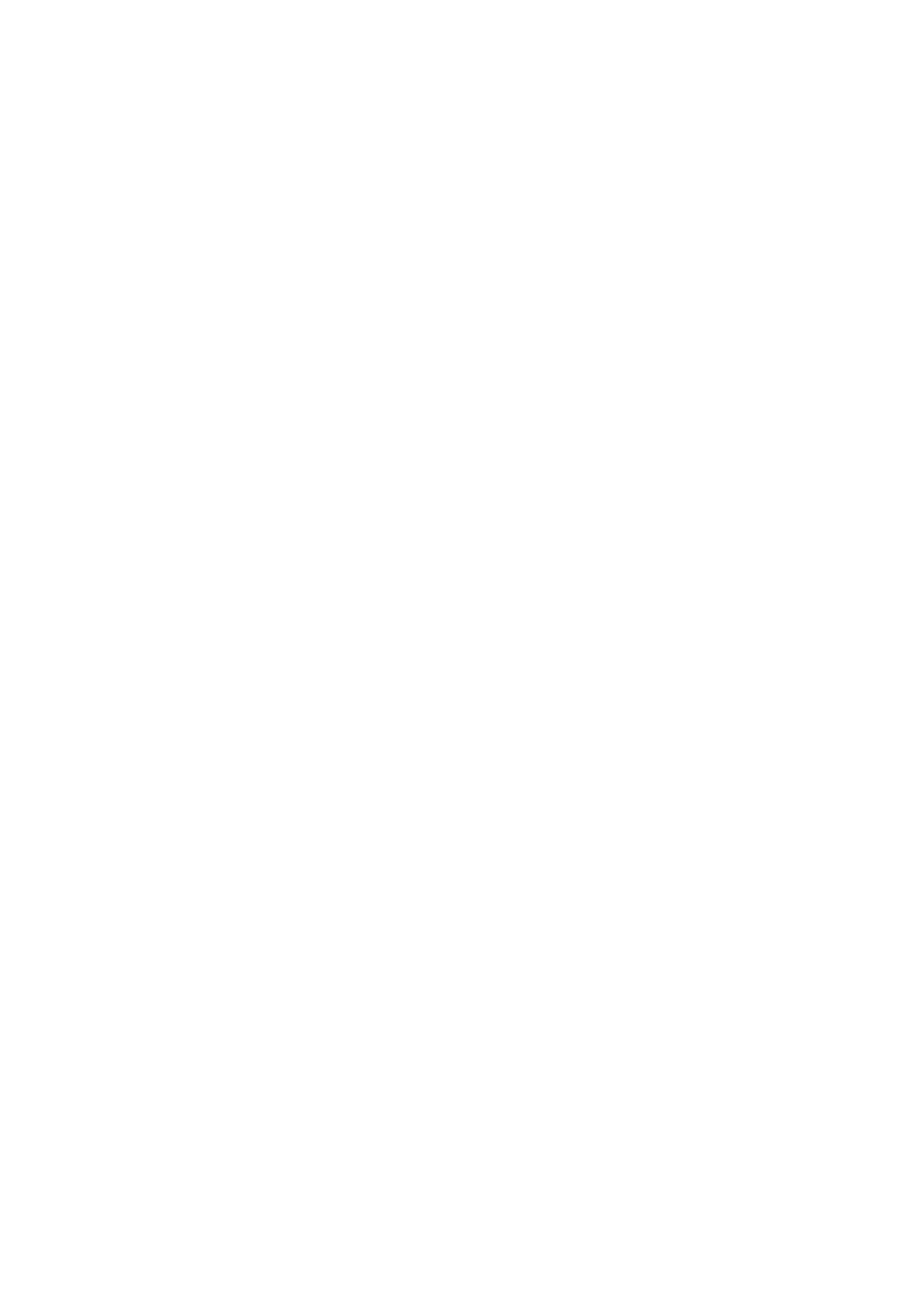# **PLANNING AND DEVELOPMENT ACT 2005**

# APPROVED LOCAL PLANNING SCHEME

#### *Shire of Dowerin*

# LOCAL PLANNING SCHEME No. 2

Ref: TPS/0520

It is hereby notified for public information, in accordance with section 87 of the *Planning and Development Act 2005* that the Minister for Planning approved the Shire of Dowerin Local Planning Scheme No. 2 on 9 January 2014, the scheme text of which is published as a schedule annexed hereto.

> D. METCALF, Shire President. D. ALCOCK, Chief Executive Officer.

### **Preamble**

————

This Local Planning Scheme of the Shire of Dowerin consists of this Scheme Text and the Scheme Maps. The Scheme Text should be read with the Local Planning Strategy for the Shire.

Part 2 of the Scheme Text sets out the Local Planning Framework. At the core of this Framework is the Local Planning Strategy which sets out the long-term planning directions for the local government, applies State and regional planning policies and provides the rationale for the zones and other provisions of the Scheme. In addition to the Local Planning Strategy, the Framework provides for Local Planning Policies that set out the general policies of the local government on matters within the Scheme.

The Scheme divides the local government district into zones to identify areas for particular uses and identifies land reserved for public purposes. Most importantly, the Scheme controls the types of uses and development allowed in different zones. There are particular controls included for heritage and special control areas. The Scheme Text also sets out the requirements for planning approval, enforcement of the Scheme provisions and non-conforming uses.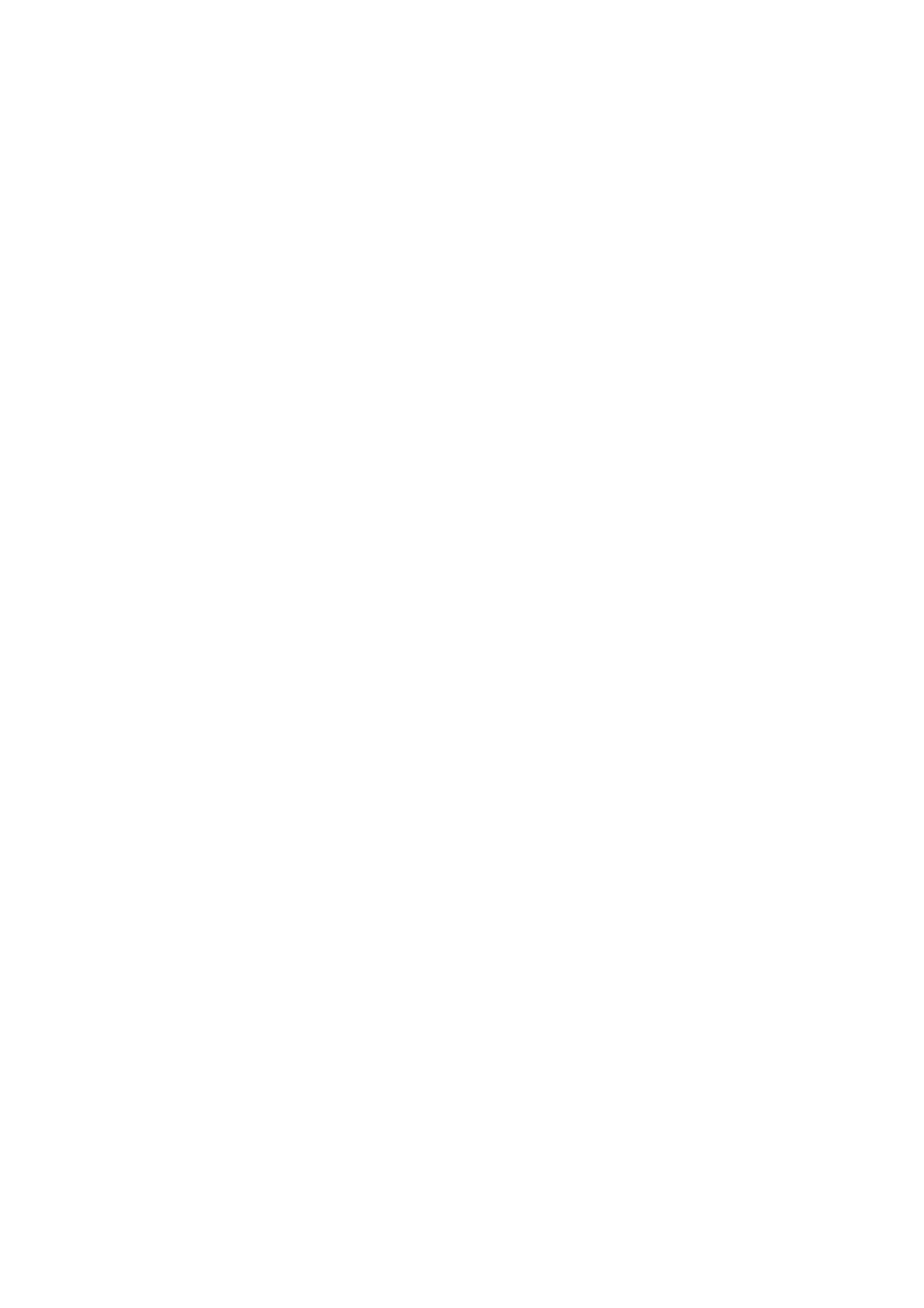# **PLANNING AND DEVELOPMENT ACT 2005**

# SHIRE OF DOWERIN

# **LOCAL PLANNING SCHEME No. 2**

#### **Table of Contents**

- Part 1 **Preliminary**—sets out the Scheme title, responsible authority for implementing the Scheme, definitions used in the Scheme, Scheme area, contents, purpose, aims and relationship to other Schemes and laws.
- Part 2 **Local Planning Policy Framework—**sets out the relationship between the Scheme and the Local Planning Strategy and the procedures for preparing and adopting Local Planning Policies.
- Part 3 **Reserves**—sets out the local reserves that apply in the Scheme area and related provisions.
- Part 4 **Zones and the use of land**—sets out the zones which apply in the Scheme area and the uses which may require approval or may be prohibited.
- Part 5 **General development requirements**—sets out the planning requirements that may apply to a particular use or development in a zone.
- Part 6 **Special control areas**—sets out particular provisions which may apply in addition to the zone requirements and generally concerns landscape, environmental, built form, and land and site management issues.
- Part 7 **Heritage protection**—sets out special provisions that apply to heritage places and areas.
- Part 8 **Development of land**—sets out the circumstances under which approval is required for the development of land as distinct from the use of land.
- Part 9 **Applications for planning approval**—sets out the procedure for applying for planning approval including both the use and development of land.
- Part 10 **Procedure for dealing with applications**—sets out the procedure for dealing with applications for planning approval and the matters to be taken into account.
- Part 11 **Enforcement and administration**—sets out the general provisions for the administration and enforcement of the Scheme.

# **Schedules**

- Schedule 1 Dictionary of defined words and expressions
- Schedule 2 Additional uses
- Schedule 3 Restricted uses
- Schedule 4 Special use zones
- Schedule 5 Exempted advertisements
- Schedule 6 Form of application for planning approval
- Schedule 7 Additional information for advertisements
- Schedule 8 Notice of public advertisement of planning proposal
- Schedule 9 Notice of determination on application for planning approval
- Schedule 10 Environmental conditions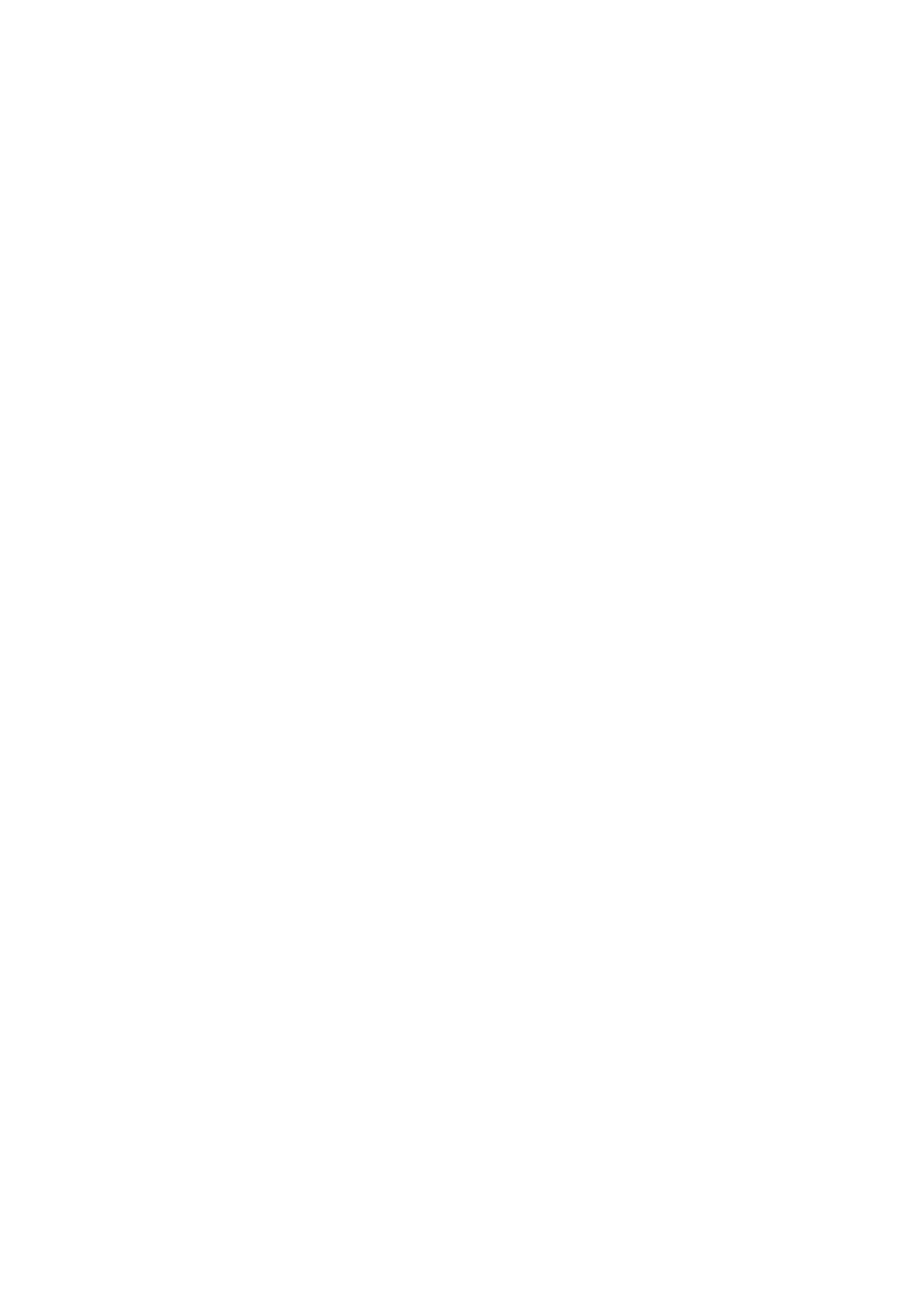# **PLANNING AND DEVELOPMENT ACT 2005**

# SHIRE OF DOWERIN

# **LOCAL PLANNING SCHEME No. 2**

The Shire of Dowerin under the powers conferred by the *Planning and Development Act 2005* makes the following Local Planning Scheme.

## **PART 1—PRELIMINARY**

# **1.1 Citation**

1.1.1 The Shire of Dowerin Scheme No. 2 (**"the Scheme"**) comes into operation on its Gazettal date.

1.1.2 The following is hereby revoked—

Shire of Dowerin Town Planning Scheme No. 1.

#### **1.2 Responsible authority**

The Shire of Dowerin is the responsible authority for implementing the Scheme.

#### **1.3. Scheme area**

The Scheme applies to the Scheme area that covers the entire local government district of the Shire of Dowerin as shown on the Scheme Map.

#### **1.4. Contents of Scheme**

The Scheme comprises—

- (a) the Scheme Text;
- (b) the Scheme Map (Sheets 1-9). The Scheme is to be read in conjunction with the Local Planning Strategy.

## **1.5. Purposes of Scheme**

The purposes of the Scheme are to—

- (a) set out the local government's planning aims and intentions for the Scheme area;
- (b) set aside land as reserves for public purposes;
- (c) zone land within the Scheme area for the purposes defined in the Scheme;
- (d) control and guide land use and development;
- (e) set out procedures for the assessment and determination of planning applications;
- (f) make provision for the administration and enforcement of the Scheme; and
- (g) address other matters set out in Schedule Seven to the *Planning and Development Act 2005*.

# **1.6 The aims of the Scheme**

The aims of the Scheme are-

- To assist the effective implementation of regional plans and policies including the State Planning Strategy.
- To ensure there is a sufficient supply of serviced and suitable land for housing, employment, commercial activities, community facilities, recreation and open space.
- To assist employment and economic growth by facilitating the timely provision of suitable land for retail, commercial, industrial, entertainment and tourist developments, as well as providing opportunities for home-based employment.
- To facilitate a diverse and integrated network of open space catering for both active and passive recreation, consistent with the needs of the community.
- To promote the sustainable use of rural land for agricultural purposes whilst accommodating other rural activities.
- To protect and enhance the environmental values and natural resources of the local government area and to promote ecologically sustainable land use and development.
- To safeguard and enhance the character and amenity of the built and natural environment of the local government area.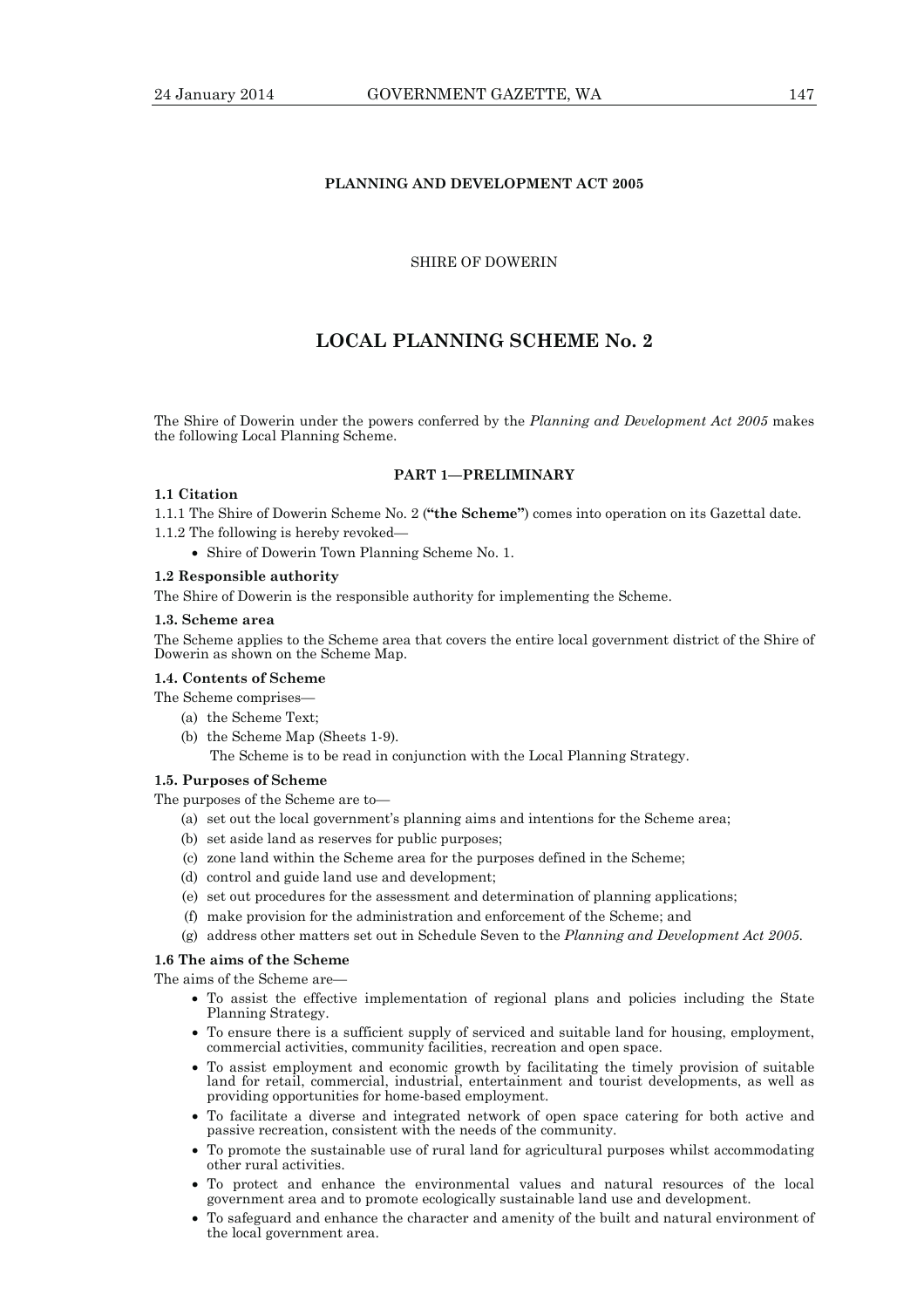# **1.7 Definitions**

1.7.1 Unless the context otherwise requires, words and expressions used in the Scheme have the same meaning as they have—

- (a) in the *Planning and Development Act 2005*; or
- (b) if they are not defined in that Act—
	- (i) in the Dictionary of defined words and expressions in Schedule 1; or
	- (ii) in the Residential Design Codes.

1.7.2 If there is a conflict between the meaning of a word or expression in the Dictionary in Schedule 1, the Model Scheme Text and the meaning of that word or expression in the Residential Design Codes—

- (a) in the case of a residential development, the definition in the Residential Design Codes prevails; and
- (b) in any other case the definition in Schedule 1 prevails.

1.7.3. Notes, and instructions printed in italics, are not part of the Scheme.

# **1.8 Relationship with local laws**

Where a provision of the Scheme is inconsistent with a local law, the provision of the Scheme prevails.

# **1.9 Relationship with other Schemes**

There are no other Schemes of the Shire of Dowerin which apply to the Scheme area.

# **PART 2—LOCAL PLANNING POLICY FRAMEWORK**

# **2.1 Scheme determinations to conform to Local Planning Strategy**

If the Local Planning Strategy is inconsistent with the Scheme, determinations of the local government under the Scheme are to be consistent with the Local Planning Strategy.

A Local Planning Strategy has been prepared and endorsed under the *Town Planning Regulations 1967*.

# **2.2 Local Planning Policies**

The local government may prepare a Local Planning Policy in respect of any matter related to the planning and development of the Scheme area so as to apply—

- (a) generally or for a particular class or classes of matters; and
- (b) throughout the Scheme area or in one or more parts of the Scheme area,

and may amend or add to or rescind the Policy.

#### **2.3 Relationship of Local Planning Policies to Scheme**

2.3.1 If a provision of a Local Planning Policy is inconsistent with the Scheme, the Scheme prevails. 2.3.2 A Local Planning Policy is not part of the Scheme and does not bind the local government in respect of any application for planning approval but the local government is to have due regard to the provisions of the Policy and the objectives which the Policy is designed to achieve before making its determination.

Note: Local Planning Policies are guidelines used to assist the local government in making decisions under the Scheme. Although Local Planning Policies are not part of the Scheme they must be consistent with, and cannot vary, the intent of the Scheme provisions, including the Residential Planning Codes. In considering an application for planning approval, the local government must have due regard to relevant Local Planning Policies as required under clause 10.2.

#### **2.4 Procedure for making or amending a Local Planning Policy**

- 2.4.1 If a local government resolves to prepare a Local Planning Policy, the local government—
	- (a) is to publish a notice of the proposed Policy once a week for 2 consecutive weeks in a newspaper circulating in the Scheme area, giving details of—
		- (i) where the draft Policy may be inspected;
		- (ii) the subject and nature of the draft Policy; and
		- (iii) in what form and during what period (being not less than 21 days from the day the notice is published) submissions may be made;
	- (b) may publish a notice of the proposed Policy in such other manner and carry out such other consultation as the local government considers appropriate.

2.4.2 After the expiry of the period within which submissions may be made, the local government is to—

- (a) review the proposed Policy in the light of any submissions made; and
- (b) resolve to adopt the Policy with or without modification, or not to proceed with the Policy.
- 2.4.3 If the local government resolves to adopt the Policy, the local government is to—
	- (a) publish notice of the Policy once in a newspaper circulating in the Scheme area; and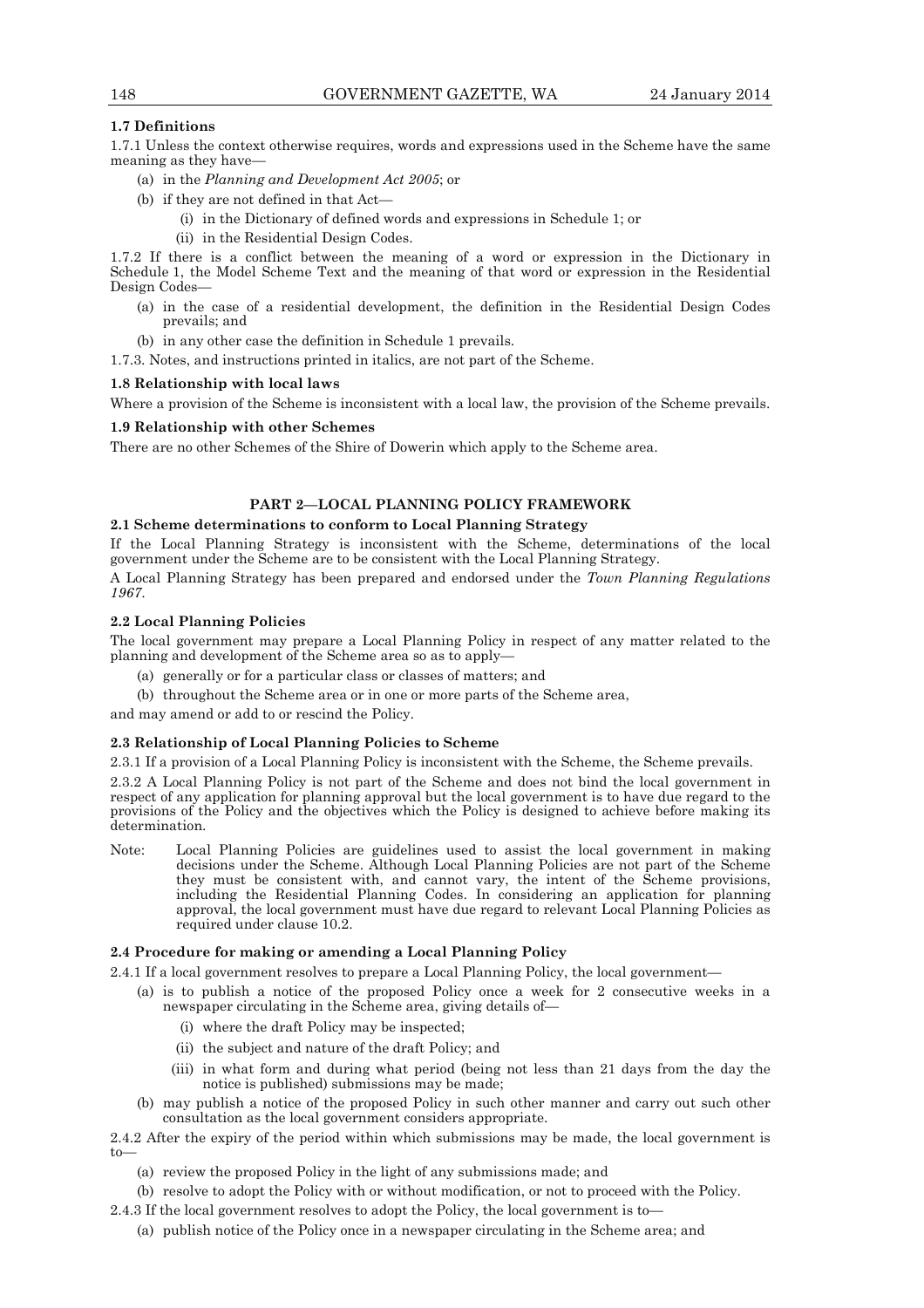- (b) if, in the opinion of the local government, the Policy affects the interests of the Commission, forward a copy of the Policy to the Commission.
- 2.4.4 A Policy has effect on publication of a notice under clause 2.4.3(a).

2.4.5 A copy of each Local Planning Policy, as amended from time to time, is to be kept and made available for public inspection during business hours at the offices of the local government.

2.4.6 Clauses 2.4.1 to 2.4.5, with any necessary changes, apply to the amendment of a Local Planning Policy.

# **2.5 Revocation of Local Planning Policy**

A Local Planning Policy may be revoked by—

- (a) the adoption by a local government of a new Policy under clause 2.4 that is expressed to supersede the existing Local Planning Policy; or
- (b) publication of a notice of revocation by the local government once a week for 2 consecutive weeks in a newspaper circulating in the Scheme area.

## **PART 3—RESERVES**

#### **3.1 Reserves**

Certain lands within the Scheme area are classified as Local Reserves.

# **3.2 Regional Reserves**

There are no regional reserves in the Scheme area.

#### **3.3 Local Reserves**

'Local Reserves' are delineated and depicted on the Scheme Map according to the legend on the Scheme Map.

# **3.4 Use and development of Local Reserves**

3.4.1 A person must not—

- (a) use a Local Reserve; or
- (b) commence or carry out development on a Local Reserve,

without first having obtained planning approval under Part 9 of the Scheme.

3.4.2 In determining an application for planning approval the local government is to have due regard to—

- (a) the matters set out in Part 10 (clause 10.2 in particular);
- (b) the ultimate purpose intended for the Local Reserve; and
- (c) the Use Classes permitted in the Zoning Table.

3.4.3 In the case of land reserved for the purposes of a public authority, the local government is to consult with that authority before determining an application for planning approval.

#### **PART 4—ZONES AND THE USE OF LAND**

#### **4.1 Zones**

4.1.1 The Scheme area is classified into the zones shown on the Scheme Map.

4.1.2 The zones are delineated and depicted on the Scheme Map according to the legend on the Scheme Map.

# **4.2 Objectives of the zones**

The objectives of the zones are—

#### **Residential zone**

The objectives are—

- To provide for predominantly residential development with a variety of housing to meet the needs of different household types through the application of the Residential Design Codes of Western Australia.
- Non-residential uses shall be compatible in character, scale and operation with the predominant residential use.
- A non-residential use shall only be permitted if the use does not detract from the amenity of the area.

# **Commercial zone**

The objectives are—

- To maintain a compact and accessible centre.
- To centralise commercial and service functions.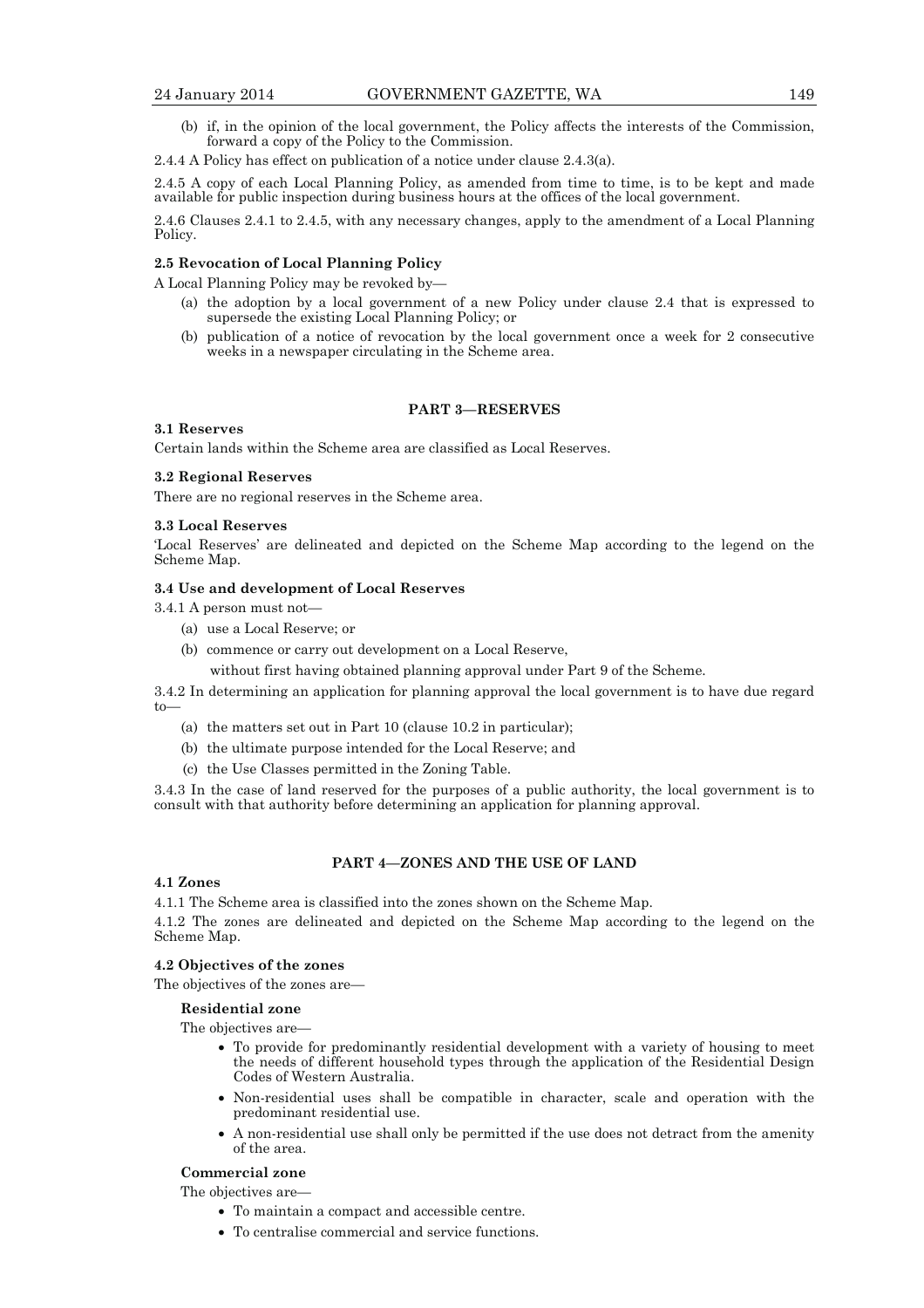- To maintain safety and efficiency of traffic flows and provide for adequate facilities for the storage and circulation of vehicles.
- To preclude the storage of bulky and unsightly goods where they may be in public view.
- To maintain the compatibility with the general streetscape for all new buildings in terms of scale, height, style, materials, street alignment and design of facades.
- To provide sheltered places for pedestrians.
- To reduce uses attracting large volumes of heavy vehicle traffic other than to service retail outlets.
- To provide for residential uses only where the uses are combined with a commercial use, e.g. hotel, or where the residential uses occupy a floor level where it is impracticable or inappropriate to establish a shop or office.

## **Light Industrial zone**

The objectives are—

- To provide for service industries and light industries that will not have a detrimental affect on nearby residential areas.
- To provide for a range of employment opportunities.

# **Industrial zone**

The objectives are-

- To provide for general industry, the storage and distribution of goods and associated uses, which by the nature of their operations should be separated from residential areas.
- To provide a location for diverse industries that would otherwise have a detrimental impact on the other uses in close vicinity.
- To encourage the provision of landscaping to ensure the industrial development is appropriately screened from the main road.
- To provide a location where separate heavy vehicular access is provided.
- To provide a location for depots, warehouses, and large vehicle parking and servicing areas.
- To provide for a range of employment opportunities.

# **Townsite zone**

The objectives are—

- To maintain a small town atmosphere.
- To maintain the status quo of uses within the zone.
- To allow a variety of uses necessary to service the normal functions of a small townsite.
- To provide for residential development and a range of commercial, industrial and other uses considered appropriate in small towns.

## **Special Use zone**

The objectives are—

- To provide an area where special uses can be operated under the specific control of the local government in order to maintain the safety, health and welfare of surrounding users.
- To enable the local government to impose specific conditions to restrict the use and operation of any development that would normally not fit within the ambit of any other zone in this Scheme.

# **Rural Residential zone**

The objectives are—

- To provide for closer settlement on land that is suitable for such a purpose, without impacting on the continued rural operation of adjoining land.
- To provide for development that maintains the rural character of the locality, maintains a high level of amenity and minimises disturbance to the landscape through construction of buildings and structures, clearing, earthworks and access roads.
- To ensure development is compatible with the predominantly rural nature and amenity of the zone.
- To allow for cluster subdivision and other innovative rural residential designs, having consideration for conservation values.
- To ensure that rural residential areas are within easy access to community facilities and services.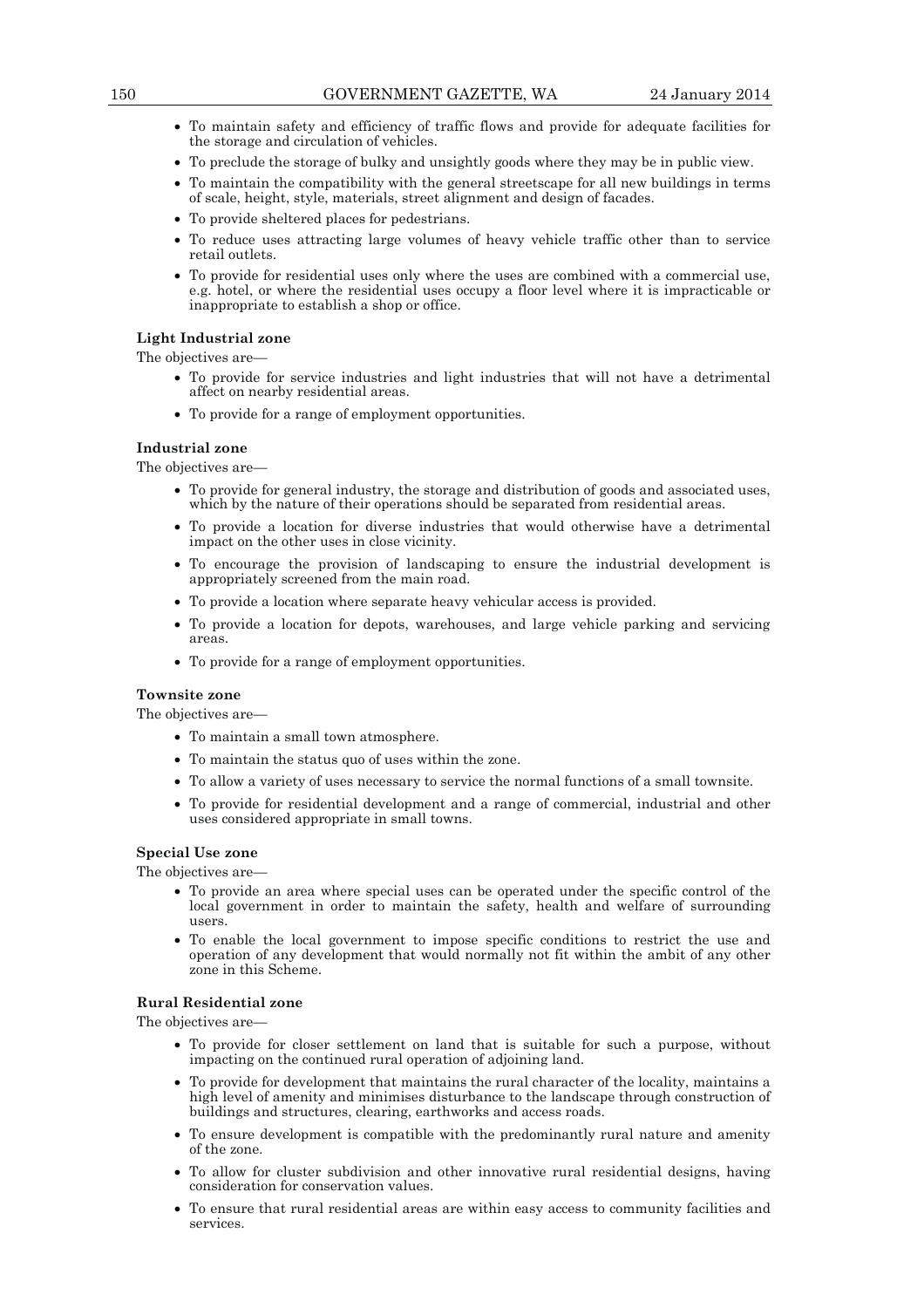- To encourage the provision of vegetation and fauna corridors and the revegetation of the land to adequately protect any areas or sites of conservation value within the design.
- To encourage rural residential subdivision by permitting a range of lot sizes in conventional subdivision.
- To ensure that wherever possible Rural Residential areas use existing local roads or develop road networks independent of the Goomalling-Merredin route. In order to protect the function and safety of the Goomalling-Merredin route these developments should not create additional direct access to the route.

# **Rural zone**

The objectives are—

- To provide for a range of rural pursuits that are compatible with the capability of the land and retain the rural character and amenity of the locality.
- To protect land from urban uses that may jeopardise the future use of that land for other planned purposes that are compatible with the zoning.
- To protect the land from closer development that would detract from the rural character and amenity of the area.
- To prevent any development that may affect the viability of a holding.
- To encourage small scale, low impact tourist accommodation in rural locations.
- To encourage a diversification of rural activities that will reduce the dependency of the rural sector on traditional crops.

The zones are delineated and depicted on the Scheme Map according to the legend thereon.

#### **4.3 Table 1—Zoning Table**

4.3.1 The Zoning Table indicates, subject to the provisions of the Scheme, the uses permitted in the Scheme area in the various zones. The permissibility of any uses is determined by cross-reference between the list of use classes on the left-hand side of the Zoning Table and the list of zones at the top of the Zoning Table.

4.3.2 The symbols used in the cross-reference in the Zoning Table have the following meanings—

- 'P' means that the use is permitted by the Scheme providing the use complies with the relevant development standards and the requirements of the Scheme;
- 'D' means that the use is not permitted unless the local government has exercised its discretion by granting planning approval;
- 'A' means that the use is not permitted unless the local government has exercised its discretion by granting planning approval after giving special notice in accordance with clause 9.4;

————

'X' means a use that is not permitted by the Scheme.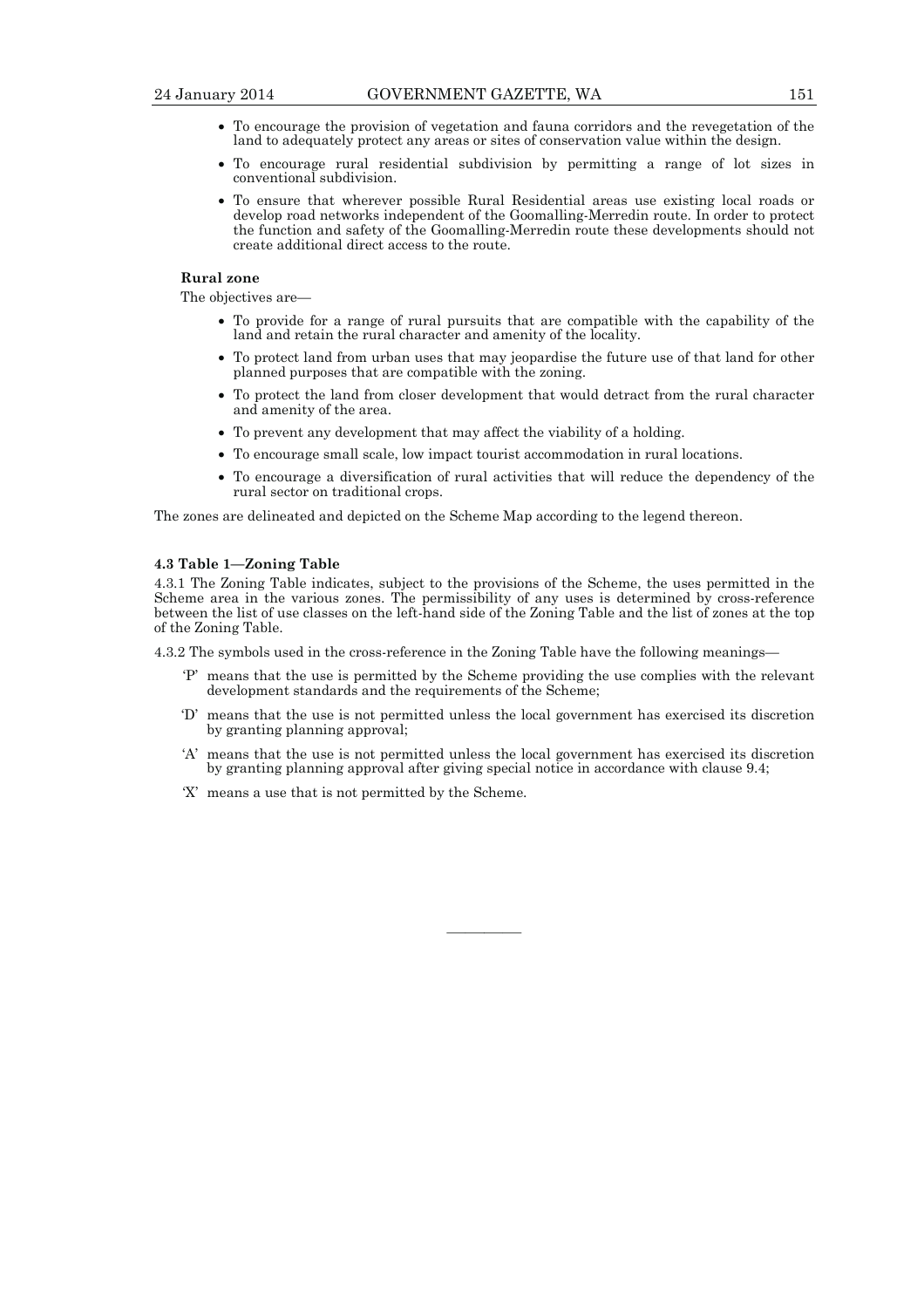# **TABLE 1—ZONING TABLE (Part 1 of 3)**

|                                    | <b>ZONES</b>                                                                                                                                                                                                                                                                                                                                                                                                                                             |              |                                                                                                                                                                                                                                                                                                                                                                                                                                                          |                            |                                                                                                                                                                                                                                                                                                                                                                                                                                                          |                                                                                                                                                                                                                                                                                                                                                                                                                                                          |                                                                                                                                                                |
|------------------------------------|----------------------------------------------------------------------------------------------------------------------------------------------------------------------------------------------------------------------------------------------------------------------------------------------------------------------------------------------------------------------------------------------------------------------------------------------------------|--------------|----------------------------------------------------------------------------------------------------------------------------------------------------------------------------------------------------------------------------------------------------------------------------------------------------------------------------------------------------------------------------------------------------------------------------------------------------------|----------------------------|----------------------------------------------------------------------------------------------------------------------------------------------------------------------------------------------------------------------------------------------------------------------------------------------------------------------------------------------------------------------------------------------------------------------------------------------------------|----------------------------------------------------------------------------------------------------------------------------------------------------------------------------------------------------------------------------------------------------------------------------------------------------------------------------------------------------------------------------------------------------------------------------------------------------------|----------------------------------------------------------------------------------------------------------------------------------------------------------------|
| <b>USE CLASSES</b>                 | RESIDENTIAL                                                                                                                                                                                                                                                                                                                                                                                                                                              | COMMERCIAL   | LIGHT<br>INDUSTRY                                                                                                                                                                                                                                                                                                                                                                                                                                        | <b>GENERAL</b><br>INDUSTRY | <b>TOWNSITE</b>                                                                                                                                                                                                                                                                                                                                                                                                                                          | <b>RESIDENTIAL</b><br><b>RURAL</b>                                                                                                                                                                                                                                                                                                                                                                                                                       | <b>RURAL</b>                                                                                                                                                   |
| <b>RESIDENTIAL USES</b>            |                                                                                                                                                                                                                                                                                                                                                                                                                                                          |              |                                                                                                                                                                                                                                                                                                                                                                                                                                                          |                            |                                                                                                                                                                                                                                                                                                                                                                                                                                                          |                                                                                                                                                                                                                                                                                                                                                                                                                                                          |                                                                                                                                                                |
| Aged or dependent persons dwelling | D                                                                                                                                                                                                                                                                                                                                                                                                                                                        | X            | X                                                                                                                                                                                                                                                                                                                                                                                                                                                        | X                          | A                                                                                                                                                                                                                                                                                                                                                                                                                                                        | X                                                                                                                                                                                                                                                                                                                                                                                                                                                        | $\times$                                                                                                                                                       |
| Caretaker's dwelling               | X                                                                                                                                                                                                                                                                                                                                                                                                                                                        | D            | D                                                                                                                                                                                                                                                                                                                                                                                                                                                        | D                          | X                                                                                                                                                                                                                                                                                                                                                                                                                                                        | $\times$                                                                                                                                                                                                                                                                                                                                                                                                                                                 | X                                                                                                                                                              |
| Grouped dwelling                   | P                                                                                                                                                                                                                                                                                                                                                                                                                                                        | D            | $\times$                                                                                                                                                                                                                                                                                                                                                                                                                                                 | X                          | D                                                                                                                                                                                                                                                                                                                                                                                                                                                        | X                                                                                                                                                                                                                                                                                                                                                                                                                                                        | X                                                                                                                                                              |
| Home business                      | D                                                                                                                                                                                                                                                                                                                                                                                                                                                        | D            | $\times$                                                                                                                                                                                                                                                                                                                                                                                                                                                 | $\times$                   | D                                                                                                                                                                                                                                                                                                                                                                                                                                                        | D                                                                                                                                                                                                                                                                                                                                                                                                                                                        | D                                                                                                                                                              |
| Home Occupation                    | D                                                                                                                                                                                                                                                                                                                                                                                                                                                        | D            | X                                                                                                                                                                                                                                                                                                                                                                                                                                                        | X                          | D                                                                                                                                                                                                                                                                                                                                                                                                                                                        | D                                                                                                                                                                                                                                                                                                                                                                                                                                                        | D                                                                                                                                                              |
| Home office                        | D                                                                                                                                                                                                                                                                                                                                                                                                                                                        | D            | $\times$                                                                                                                                                                                                                                                                                                                                                                                                                                                 | $\times$                   | D                                                                                                                                                                                                                                                                                                                                                                                                                                                        | D                                                                                                                                                                                                                                                                                                                                                                                                                                                        | D                                                                                                                                                              |
| Home store                         | A                                                                                                                                                                                                                                                                                                                                                                                                                                                        | D            | $\times$                                                                                                                                                                                                                                                                                                                                                                                                                                                 | X                          | A                                                                                                                                                                                                                                                                                                                                                                                                                                                        | D                                                                                                                                                                                                                                                                                                                                                                                                                                                        | A                                                                                                                                                              |
| Lodging house                      | A                                                                                                                                                                                                                                                                                                                                                                                                                                                        | D            | X                                                                                                                                                                                                                                                                                                                                                                                                                                                        | X                          | A                                                                                                                                                                                                                                                                                                                                                                                                                                                        | X                                                                                                                                                                                                                                                                                                                                                                                                                                                        | $\times$                                                                                                                                                       |
| Park home park                     | X                                                                                                                                                                                                                                                                                                                                                                                                                                                        | A            | $\times$                                                                                                                                                                                                                                                                                                                                                                                                                                                 | X                          | A                                                                                                                                                                                                                                                                                                                                                                                                                                                        | X                                                                                                                                                                                                                                                                                                                                                                                                                                                        | $\times$                                                                                                                                                       |
| Residential building               | A                                                                                                                                                                                                                                                                                                                                                                                                                                                        | X            | X                                                                                                                                                                                                                                                                                                                                                                                                                                                        | X                          | A                                                                                                                                                                                                                                                                                                                                                                                                                                                        | X                                                                                                                                                                                                                                                                                                                                                                                                                                                        | $\times$                                                                                                                                                       |
| Rural Home business                | X                                                                                                                                                                                                                                                                                                                                                                                                                                                        | X            | X                                                                                                                                                                                                                                                                                                                                                                                                                                                        | X                          | X                                                                                                                                                                                                                                                                                                                                                                                                                                                        | A                                                                                                                                                                                                                                                                                                                                                                                                                                                        | D                                                                                                                                                              |
| Single house                       | P                                                                                                                                                                                                                                                                                                                                                                                                                                                        | A            | X                                                                                                                                                                                                                                                                                                                                                                                                                                                        | X                          | P                                                                                                                                                                                                                                                                                                                                                                                                                                                        | P                                                                                                                                                                                                                                                                                                                                                                                                                                                        | P                                                                                                                                                              |
|                                    |                                                                                                                                                                                                                                                                                                                                                                                                                                                          |              |                                                                                                                                                                                                                                                                                                                                                                                                                                                          |                            |                                                                                                                                                                                                                                                                                                                                                                                                                                                          |                                                                                                                                                                                                                                                                                                                                                                                                                                                          |                                                                                                                                                                |
| TOURIST AND ENTERTAINMENT USES     |                                                                                                                                                                                                                                                                                                                                                                                                                                                          |              |                                                                                                                                                                                                                                                                                                                                                                                                                                                          |                            |                                                                                                                                                                                                                                                                                                                                                                                                                                                          |                                                                                                                                                                                                                                                                                                                                                                                                                                                          |                                                                                                                                                                |
| Amusement parlour                  | X                                                                                                                                                                                                                                                                                                                                                                                                                                                        | D            | X                                                                                                                                                                                                                                                                                                                                                                                                                                                        | A                          | X                                                                                                                                                                                                                                                                                                                                                                                                                                                        | X                                                                                                                                                                                                                                                                                                                                                                                                                                                        | X                                                                                                                                                              |
| Bed and breakfast                  | A                                                                                                                                                                                                                                                                                                                                                                                                                                                        | D            | X                                                                                                                                                                                                                                                                                                                                                                                                                                                        | X                          | A                                                                                                                                                                                                                                                                                                                                                                                                                                                        | D                                                                                                                                                                                                                                                                                                                                                                                                                                                        | D                                                                                                                                                              |
| Camping ground                     | X                                                                                                                                                                                                                                                                                                                                                                                                                                                        | X            | X                                                                                                                                                                                                                                                                                                                                                                                                                                                        | X                          | X                                                                                                                                                                                                                                                                                                                                                                                                                                                        | X                                                                                                                                                                                                                                                                                                                                                                                                                                                        | A                                                                                                                                                              |
| Hotel                              | X                                                                                                                                                                                                                                                                                                                                                                                                                                                        | $\mathsf{P}$ | X                                                                                                                                                                                                                                                                                                                                                                                                                                                        | X                          | X                                                                                                                                                                                                                                                                                                                                                                                                                                                        | X                                                                                                                                                                                                                                                                                                                                                                                                                                                        | $\mathsf{X}% _{T}=\mathsf{X}_{T}\!\left( a,b\right) ,\ \mathsf{Y}_{T}=\mathsf{Y}_{T}\!\left( a,b\right) ,\ \mathsf{Y}_{T}=\mathsf{Y}_{T}\!\left( a,b\right) ,$ |
| Motel                              | X                                                                                                                                                                                                                                                                                                                                                                                                                                                        | D            | X                                                                                                                                                                                                                                                                                                                                                                                                                                                        | X                          | Χ                                                                                                                                                                                                                                                                                                                                                                                                                                                        | X                                                                                                                                                                                                                                                                                                                                                                                                                                                        | Χ                                                                                                                                                              |
| Short Stay accommodation           | $\times$                                                                                                                                                                                                                                                                                                                                                                                                                                                 | D            | $\mathsf X$                                                                                                                                                                                                                                                                                                                                                                                                                                              | $\times$                   | D                                                                                                                                                                                                                                                                                                                                                                                                                                                        | D                                                                                                                                                                                                                                                                                                                                                                                                                                                        | A                                                                                                                                                              |
| Tavern                             | $\mathsf{X}% _{T}=\mathsf{X}_{T}\!\left( a,b\right) ,\ \mathsf{Y}_{T}=\mathsf{Y}_{T}\!\left( a,b\right) ,\ \mathsf{Y}_{T}=\mathsf{Y}_{T}\!\left( a,b\right) ,\ \mathsf{Y}_{T}=\mathsf{Y}_{T}\!\left( a,b\right) ,\ \mathsf{Y}_{T}=\mathsf{Y}_{T}\!\left( a,b\right) ,\ \mathsf{Y}_{T}=\mathsf{Y}_{T}\!\left( a,b\right) ,\ \mathsf{Y}_{T}=\mathsf{Y}_{T}\!\left( a,b\right) ,\ \mathsf{Y}_{T}=\mathsf{Y}_{T}\!\left( a,b\right) ,\ \mathsf{Y}_{T}=\math$ | ${\sf P}$    | $\mathsf X$                                                                                                                                                                                                                                                                                                                                                                                                                                              | $\times$                   | $\mathsf{X}% _{T}=\mathsf{X}_{T}\!\left( a,b\right) ,\ \mathsf{Y}_{T}=\mathsf{Y}_{T}\!\left( a,b\right) ,\ \mathsf{Y}_{T}=\mathsf{Y}_{T}\!\left( a,b\right) ,\ \mathsf{Y}_{T}=\mathsf{Y}_{T}\!\left( a,b\right) ,\ \mathsf{Y}_{T}=\mathsf{Y}_{T}\!\left( a,b\right) ,\ \mathsf{Y}_{T}=\mathsf{Y}_{T}\!\left( a,b\right) ,\ \mathsf{Y}_{T}=\mathsf{Y}_{T}\!\left( a,b\right) ,\ \mathsf{Y}_{T}=\mathsf{Y}_{T}\!\left( a,b\right) ,\ \mathsf{Y}_{T}=\math$ | $\mathsf{X}% _{T}=\mathsf{X}_{T}\!\left( a,b\right) ,\ \mathsf{Y}_{T}=\mathsf{Y}_{T}\!\left( a,b\right) ,\ \mathsf{Y}_{T}=\mathsf{Y}_{T}\!\left( a,b\right) ,\ \mathsf{Y}_{T}=\mathsf{Y}_{T}\!\left( a,b\right) ,\ \mathsf{Y}_{T}=\mathsf{Y}_{T}\!\left( a,b\right) ,\ \mathsf{Y}_{T}=\mathsf{Y}_{T}\!\left( a,b\right) ,\ \mathsf{Y}_{T}=\mathsf{Y}_{T}\!\left( a,b\right) ,\ \mathsf{Y}_{T}=\mathsf{Y}_{T}\!\left( a,b\right) ,\ \mathsf{Y}_{T}=\math$ | X                                                                                                                                                              |
|                                    |                                                                                                                                                                                                                                                                                                                                                                                                                                                          |              |                                                                                                                                                                                                                                                                                                                                                                                                                                                          |                            |                                                                                                                                                                                                                                                                                                                                                                                                                                                          |                                                                                                                                                                                                                                                                                                                                                                                                                                                          |                                                                                                                                                                |
| <b>OTHER USES</b>                  |                                                                                                                                                                                                                                                                                                                                                                                                                                                          |              |                                                                                                                                                                                                                                                                                                                                                                                                                                                          |                            |                                                                                                                                                                                                                                                                                                                                                                                                                                                          |                                                                                                                                                                                                                                                                                                                                                                                                                                                          |                                                                                                                                                                |
| Funeral parlour                    | Χ                                                                                                                                                                                                                                                                                                                                                                                                                                                        | A            | $\mathsf{X}% _{T}=\mathsf{X}_{T}\!\left( a,b\right) ,\ \mathsf{Y}_{T}=\mathsf{Y}_{T}\!\left( a,b\right) ,\ \mathsf{Y}_{T}=\mathsf{Y}_{T}\!\left( a,b\right) ,\ \mathsf{Y}_{T}=\mathsf{Y}_{T}\!\left( a,b\right) ,\ \mathsf{Y}_{T}=\mathsf{Y}_{T}\!\left( a,b\right) ,\ \mathsf{Y}_{T}=\mathsf{Y}_{T}\!\left( a,b\right) ,\ \mathsf{Y}_{T}=\mathsf{Y}_{T}\!\left( a,b\right) ,\ \mathsf{Y}_{T}=\mathsf{Y}_{T}\!\left( a,b\right) ,\ \mathsf{Y}_{T}=\math$ | P                          | A                                                                                                                                                                                                                                                                                                                                                                                                                                                        | $\mathsf{X}% _{T}=\mathsf{X}_{T}\!\left( a,b\right) ,\ \mathsf{Y}_{T}=\mathsf{Y}_{T}\!\left( a,b\right) ,\ \mathsf{Y}_{T}=\mathsf{Y}_{T}\!\left( a,b\right) ,\ \mathsf{Y}_{T}=\mathsf{Y}_{T}\!\left( a,b\right) ,\ \mathsf{Y}_{T}=\mathsf{Y}_{T}\!\left( a,b\right) ,\ \mathsf{Y}_{T}=\mathsf{Y}_{T}\!\left( a,b\right) ,\ \mathsf{Y}_{T}=\mathsf{Y}_{T}\!\left( a,b\right) ,\ \mathsf{Y}_{T}=\mathsf{Y}_{T}\!\left( a,b\right) ,\ \mathsf{Y}_{T}=\math$ | X                                                                                                                                                              |
| Service utility                    | D                                                                                                                                                                                                                                                                                                                                                                                                                                                        | D            | D                                                                                                                                                                                                                                                                                                                                                                                                                                                        | D                          | D                                                                                                                                                                                                                                                                                                                                                                                                                                                        | D                                                                                                                                                                                                                                                                                                                                                                                                                                                        | D                                                                                                                                                              |
| Telecommunications infrastructure  | A                                                                                                                                                                                                                                                                                                                                                                                                                                                        | D            | P                                                                                                                                                                                                                                                                                                                                                                                                                                                        | $\mathsf{P}$               | D                                                                                                                                                                                                                                                                                                                                                                                                                                                        | A                                                                                                                                                                                                                                                                                                                                                                                                                                                        | D                                                                                                                                                              |
| Veterinary centre                  | X                                                                                                                                                                                                                                                                                                                                                                                                                                                        | A            | D                                                                                                                                                                                                                                                                                                                                                                                                                                                        | $\mathsf{P}$               | A                                                                                                                                                                                                                                                                                                                                                                                                                                                        | D                                                                                                                                                                                                                                                                                                                                                                                                                                                        | A                                                                                                                                                              |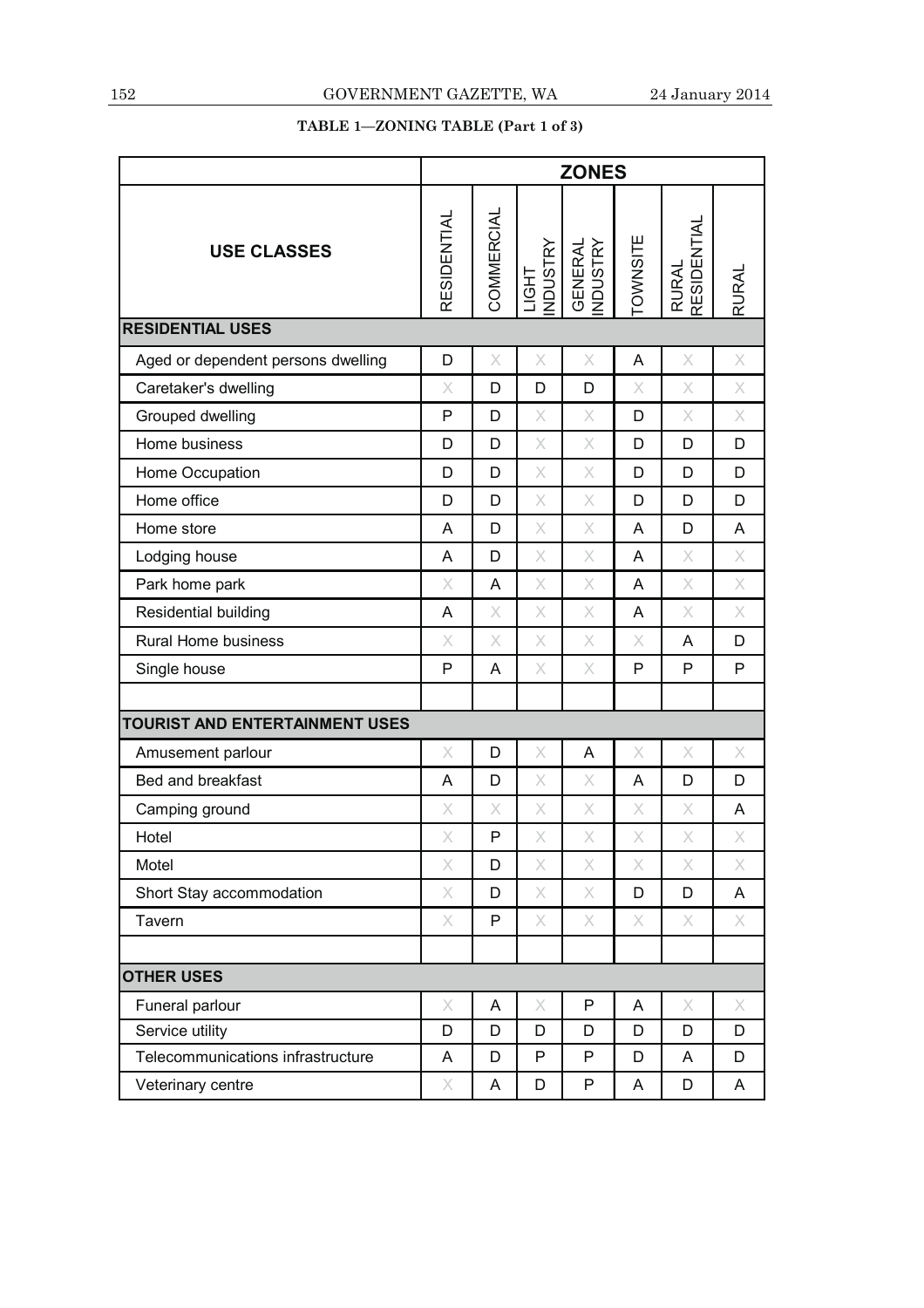# **TABLE 1—ZONING TABLE (part 2 of 3)**

|                                      | <b>ZONES</b>                                                                                                                                                                                                                                                                                                                                                                                                                                             |            |                                |                            |                 |                                                                                                            |                                                                                                                                                                |
|--------------------------------------|----------------------------------------------------------------------------------------------------------------------------------------------------------------------------------------------------------------------------------------------------------------------------------------------------------------------------------------------------------------------------------------------------------------------------------------------------------|------------|--------------------------------|----------------------------|-----------------|------------------------------------------------------------------------------------------------------------|----------------------------------------------------------------------------------------------------------------------------------------------------------------|
| <b>USE CLASSES</b>                   | <b>RESIDENTIAL</b>                                                                                                                                                                                                                                                                                                                                                                                                                                       | COMMERCIAL | <b>NDUSTRY</b><br><b>LIGHT</b> | <b>GENERAL</b><br>INDUSTRY | <b>TOWNSITE</b> | RURAL<br>RESIDENTIAL                                                                                       | <b>RURAL</b>                                                                                                                                                   |
| <b>COMMERCE USES</b>                 |                                                                                                                                                                                                                                                                                                                                                                                                                                                          |            |                                |                            |                 |                                                                                                            |                                                                                                                                                                |
| Betting agency                       | X                                                                                                                                                                                                                                                                                                                                                                                                                                                        | P          | X                              | X                          | A               | $\times$                                                                                                   | $\mathsf X$                                                                                                                                                    |
| Cinema/theatre                       | X                                                                                                                                                                                                                                                                                                                                                                                                                                                        | P          | Χ                              | X                          | D               | X                                                                                                          | X                                                                                                                                                              |
| Consulting rooms                     | X                                                                                                                                                                                                                                                                                                                                                                                                                                                        | D          | D                              | X                          | A               | X                                                                                                          | $\mathsf X$                                                                                                                                                    |
| Convenience store                    | A                                                                                                                                                                                                                                                                                                                                                                                                                                                        | P          | X                              | X                          | A               | X                                                                                                          | $\mathsf X$                                                                                                                                                    |
| Dry cleaning premises                | X                                                                                                                                                                                                                                                                                                                                                                                                                                                        | D          | D                              | D                          | A               | $\times$                                                                                                   | $\times$                                                                                                                                                       |
| Fast food outlet                     | $\times$                                                                                                                                                                                                                                                                                                                                                                                                                                                 | D          | X                              | X                          | A               | X                                                                                                          | X                                                                                                                                                              |
| Lunch bar                            | X                                                                                                                                                                                                                                                                                                                                                                                                                                                        | P          | ${\sf P}$                      | P                          | A               | X                                                                                                          | $\mathsf{X}% _{T}=\mathsf{X}_{T}\!\left( a,b\right) ,\ \mathsf{Y}_{T}=\mathsf{Y}_{T}\!\left( a,b\right) ,\ \mathsf{Y}_{T}=\mathsf{Y}_{T}\!\left( a,b\right) ,$ |
| Market                               | X                                                                                                                                                                                                                                                                                                                                                                                                                                                        | D          | X                              | D                          | A               | $\times$                                                                                                   | $\mathsf X$                                                                                                                                                    |
| Medical centre                       | X                                                                                                                                                                                                                                                                                                                                                                                                                                                        | D          | X                              | X                          | A               | X                                                                                                          | $\boldsymbol{\times}$                                                                                                                                          |
| Motor vehicle, boat or caravan sales | X                                                                                                                                                                                                                                                                                                                                                                                                                                                        | D          | D                              | X                          | Α               | $\times$                                                                                                   | $\times$                                                                                                                                                       |
| Motor vehicle repair                 | X                                                                                                                                                                                                                                                                                                                                                                                                                                                        | D          | P                              | P                          | A               | X                                                                                                          | $\times$                                                                                                                                                       |
| Motor vehicle wash                   | X                                                                                                                                                                                                                                                                                                                                                                                                                                                        | D          | P                              | P                          | A               | $\mathsf X$                                                                                                | $\mathsf X$                                                                                                                                                    |
| Night club                           | X                                                                                                                                                                                                                                                                                                                                                                                                                                                        | D          | D                              | X                          | A               | $\times$                                                                                                   | $\mathsf X$                                                                                                                                                    |
| Office                               | X                                                                                                                                                                                                                                                                                                                                                                                                                                                        | P          | D                              | X                          | A               | X                                                                                                          | $\times$                                                                                                                                                       |
| <b>Private Recreation</b>            | X                                                                                                                                                                                                                                                                                                                                                                                                                                                        | D          | D                              | D                          | A               | $\times$                                                                                                   | A                                                                                                                                                              |
| Reception centre                     | X                                                                                                                                                                                                                                                                                                                                                                                                                                                        | P          | X                              | X                          | A               | D                                                                                                          | X                                                                                                                                                              |
| Restaurant                           | X                                                                                                                                                                                                                                                                                                                                                                                                                                                        | P          | Χ                              | X                          | Α               | D                                                                                                          | D                                                                                                                                                              |
| Restricted premises                  | X                                                                                                                                                                                                                                                                                                                                                                                                                                                        | D          | D                              | X                          | A               | X                                                                                                          | X                                                                                                                                                              |
| Service station                      | $\times$                                                                                                                                                                                                                                                                                                                                                                                                                                                 | D          | D                              | P                          | A               | X                                                                                                          | $\times$                                                                                                                                                       |
| Shop                                 | $\times$                                                                                                                                                                                                                                                                                                                                                                                                                                                 | P          | X                              | X                          | A               | $\times$                                                                                                   | $\times$                                                                                                                                                       |
| Showroom                             | $\times$                                                                                                                                                                                                                                                                                                                                                                                                                                                 | P          | ${\sf P}$                      | P                          | A               | $\mathsf X$                                                                                                | $\mathsf X$                                                                                                                                                    |
| Trade display                        | $\times$                                                                                                                                                                                                                                                                                                                                                                                                                                                 | D          | ${\sf P}$                      | P                          | A               | $\mathsf{X}% _{T}=\mathsf{X}_{T}\!\left( a,b\right) ,\ \mathsf{Y}_{T}=\mathsf{Y}_{T}\!\left( a,b\right) ,$ | $\mathsf{X}% _{T}=\mathsf{X}_{T}\!\left( a,b\right) ,\ \mathsf{Y}_{T}=\mathsf{Y}_{T}\!\left( a,b\right) ,\ \mathsf{Y}_{T}=\mathsf{Y}_{T}\!\left( a,b\right) ,$ |
| Transport depot                      | $\mathsf{X}% _{T}=\mathsf{X}_{T}\!\left( a,b\right) ,\ \mathsf{Y}_{T}=\mathsf{Y}_{T}\!\left( a,b\right) ,\ \mathsf{Y}_{T}=\mathsf{Y}_{T}\!\left( a,b\right) ,\ \mathsf{Y}_{T}=\mathsf{Y}_{T}\!\left( a,b\right) ,\ \mathsf{Y}_{T}=\mathsf{Y}_{T}\!\left( a,b\right) ,\ \mathsf{Y}_{T}=\mathsf{Y}_{T}\!\left( a,b\right) ,\ \mathsf{Y}_{T}=\mathsf{Y}_{T}\!\left( a,b\right) ,\ \mathsf{Y}_{T}=\mathsf{Y}_{T}\!\left( a,b\right) ,\ \mathsf{Y}_{T}=\math$ | X          | $\mathsf{P}$                   | P                          | A               | X                                                                                                          | D                                                                                                                                                              |
| Winery                               | X                                                                                                                                                                                                                                                                                                                                                                                                                                                        | Χ          | X                              | Χ                          | Α               | D                                                                                                          | A                                                                                                                                                              |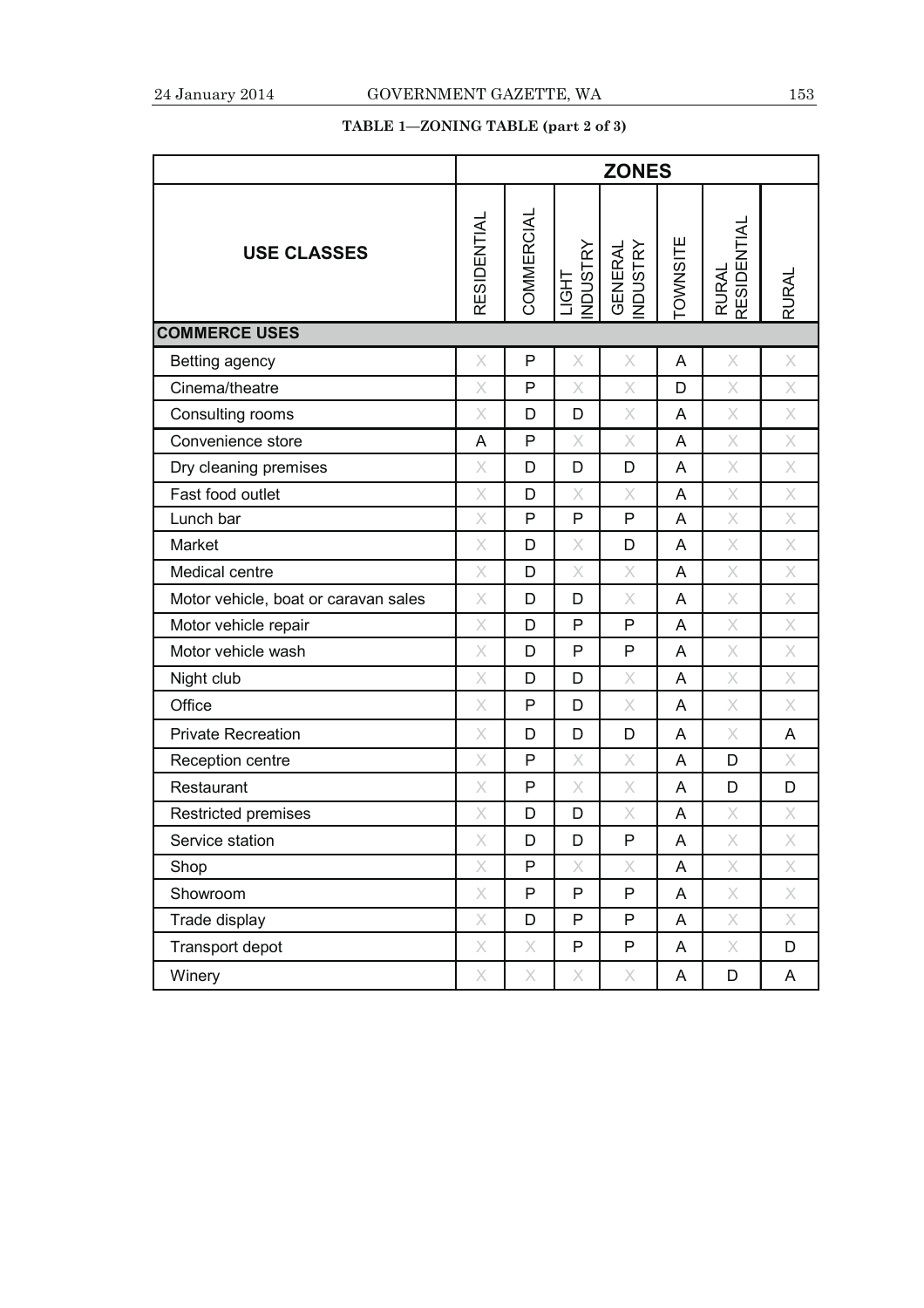# **TABLE 1—ZONING TABLE (part 3 of 3)**

|                                 | <b>ZONES</b>                                                                                                                                                                                                                                                                                                                                                                                                                                             |            |                                                                                                                                                                                                                                                                                                                                                                                                                                                          |                                                                                                                                                                                                                                                                                                                                                                                                                                                          |                                                                                                                                                                                                                                                                                                                                                                                                                                                          |                                                                                                                                                                                                                                                                                                                                                                                                                                                          |                                                                                                            |
|---------------------------------|----------------------------------------------------------------------------------------------------------------------------------------------------------------------------------------------------------------------------------------------------------------------------------------------------------------------------------------------------------------------------------------------------------------------------------------------------------|------------|----------------------------------------------------------------------------------------------------------------------------------------------------------------------------------------------------------------------------------------------------------------------------------------------------------------------------------------------------------------------------------------------------------------------------------------------------------|----------------------------------------------------------------------------------------------------------------------------------------------------------------------------------------------------------------------------------------------------------------------------------------------------------------------------------------------------------------------------------------------------------------------------------------------------------|----------------------------------------------------------------------------------------------------------------------------------------------------------------------------------------------------------------------------------------------------------------------------------------------------------------------------------------------------------------------------------------------------------------------------------------------------------|----------------------------------------------------------------------------------------------------------------------------------------------------------------------------------------------------------------------------------------------------------------------------------------------------------------------------------------------------------------------------------------------------------------------------------------------------------|------------------------------------------------------------------------------------------------------------|
| <b>USE CLASSES</b>              | RESIDENTIAL                                                                                                                                                                                                                                                                                                                                                                                                                                              | COMMERCIAL | <b>NDUSTRY</b><br><b>LIGHT</b>                                                                                                                                                                                                                                                                                                                                                                                                                           | <b>NDUSTRY</b><br><b>GENERAL</b>                                                                                                                                                                                                                                                                                                                                                                                                                         | <b>OWNSITE</b>                                                                                                                                                                                                                                                                                                                                                                                                                                           | RESIDENTIAL<br><b>RURAL</b>                                                                                                                                                                                                                                                                                                                                                                                                                              | <b>RURAL</b>                                                                                               |
| <b>INDUSTRY USES</b>            |                                                                                                                                                                                                                                                                                                                                                                                                                                                          |            |                                                                                                                                                                                                                                                                                                                                                                                                                                                          |                                                                                                                                                                                                                                                                                                                                                                                                                                                          |                                                                                                                                                                                                                                                                                                                                                                                                                                                          |                                                                                                                                                                                                                                                                                                                                                                                                                                                          |                                                                                                            |
| Fuel depot                      | $\mathsf{X}% _{T}=\mathsf{X}_{T}\!\left( a,b\right) ,\ \mathsf{Y}_{T}=\mathsf{Y}_{T}\!\left( a,b\right) ,\ \mathsf{Y}_{T}=\mathsf{Y}_{T}\!\left( a,b\right) ,\ \mathsf{Y}_{T}=\mathsf{Y}_{T}\!\left( a,b\right) ,\ \mathsf{Y}_{T}=\mathsf{Y}_{T}\!\left( a,b\right) ,\ \mathsf{Y}_{T}=\mathsf{Y}_{T}\!\left( a,b\right) ,\ \mathsf{Y}_{T}=\mathsf{Y}_{T}\!\left( a,b\right) ,\ \mathsf{Y}_{T}=\mathsf{Y}_{T}\!\left( a,b\right) ,\ \mathsf{Y}_{T}=\math$ | X          | X                                                                                                                                                                                                                                                                                                                                                                                                                                                        | A                                                                                                                                                                                                                                                                                                                                                                                                                                                        | A                                                                                                                                                                                                                                                                                                                                                                                                                                                        | $\mathsf{X}% _{T}=\mathsf{X}_{T}\!\left( a,b\right) ,\ \mathsf{Y}_{T}=\mathsf{Y}_{T}\!\left( a,b\right) ,\ \mathsf{Y}_{T}=\mathsf{Y}_{T}\!\left( a,b\right) ,\ \mathsf{Y}_{T}=\mathsf{Y}_{T}\!\left( a,b\right) ,\ \mathsf{Y}_{T}=\mathsf{Y}_{T}\!\left( a,b\right) ,\ \mathsf{Y}_{T}=\mathsf{Y}_{T}\!\left( a,b\right) ,\ \mathsf{Y}_{T}=\mathsf{Y}_{T}\!\left( a,b\right) ,\ \mathsf{Y}_{T}=\mathsf{Y}_{T}\!\left( a,b\right) ,\ \mathsf{Y}_{T}=\math$ | $\mathsf{X}% _{T}=\mathsf{X}_{T}\!\left( a,b\right) ,\ \mathsf{Y}_{T}=\mathsf{Y}_{T}\!\left( a,b\right) ,$ |
| Industry - cottage              | A                                                                                                                                                                                                                                                                                                                                                                                                                                                        | D          | D                                                                                                                                                                                                                                                                                                                                                                                                                                                        | P                                                                                                                                                                                                                                                                                                                                                                                                                                                        | D                                                                                                                                                                                                                                                                                                                                                                                                                                                        | A                                                                                                                                                                                                                                                                                                                                                                                                                                                        | $\overline{A}$                                                                                             |
| Industry - extractive           | X                                                                                                                                                                                                                                                                                                                                                                                                                                                        | X          | $\mathsf{X}% _{T}=\mathsf{X}_{T}\!\left( a,b\right) ,\ \mathsf{Y}_{T}=\mathsf{Y}_{T}\!\left( a,b\right) ,\ \mathsf{Y}_{T}=\mathsf{Y}_{T}\!\left( a,b\right) ,\ \mathsf{Y}_{T}=\mathsf{Y}_{T}\!\left( a,b\right) ,\ \mathsf{Y}_{T}=\mathsf{Y}_{T}\!\left( a,b\right) ,\ \mathsf{Y}_{T}=\mathsf{Y}_{T}\!\left( a,b\right) ,\ \mathsf{Y}_{T}=\mathsf{Y}_{T}\!\left( a,b\right) ,\ \mathsf{Y}_{T}=\mathsf{Y}_{T}\!\left( a,b\right) ,\ \mathsf{Y}_{T}=\math$ | $\mathsf{P}$                                                                                                                                                                                                                                                                                                                                                                                                                                             | X                                                                                                                                                                                                                                                                                                                                                                                                                                                        | $\mathsf{X}% _{T}=\mathsf{X}_{T}\!\left( a,b\right) ,\ \mathsf{Y}_{T}=\mathsf{Y}_{T}\!\left( a,b\right) ,\ \mathsf{Y}_{T}=\mathsf{Y}_{T}\!\left( a,b\right) ,\ \mathsf{Y}_{T}=\mathsf{Y}_{T}\!\left( a,b\right) ,\ \mathsf{Y}_{T}=\mathsf{Y}_{T}\!\left( a,b\right) ,\ \mathsf{Y}_{T}=\mathsf{Y}_{T}\!\left( a,b\right) ,\ \mathsf{Y}_{T}=\mathsf{Y}_{T}\!\left( a,b\right) ,\ \mathsf{Y}_{T}=\mathsf{Y}_{T}\!\left( a,b\right) ,\ \mathsf{Y}_{T}=\math$ | D                                                                                                          |
| Industry - general              | X                                                                                                                                                                                                                                                                                                                                                                                                                                                        | X          | $\mathsf{X}$                                                                                                                                                                                                                                                                                                                                                                                                                                             | D                                                                                                                                                                                                                                                                                                                                                                                                                                                        | $\mathsf{X}% _{T}=\mathsf{X}_{T}\!\left( a,b\right) ,\ \mathsf{Y}_{T}=\mathsf{Y}_{T}\!\left( a,b\right) ,\ \mathsf{Y}_{T}=\mathsf{Y}_{T}\!\left( a,b\right) ,\ \mathsf{Y}_{T}=\mathsf{Y}_{T}\!\left( a,b\right) ,\ \mathsf{Y}_{T}=\mathsf{Y}_{T}\!\left( a,b\right) ,\ \mathsf{Y}_{T}=\mathsf{Y}_{T}\!\left( a,b\right) ,\ \mathsf{Y}_{T}=\mathsf{Y}_{T}\!\left( a,b\right) ,\ \mathsf{Y}_{T}=\mathsf{Y}_{T}\!\left( a,b\right) ,\ \mathsf{Y}_{T}=\math$ | $\times$                                                                                                                                                                                                                                                                                                                                                                                                                                                 | $\mathsf{X}% _{T}=\mathsf{X}_{T}\!\left( a,b\right) ,\ \mathsf{Y}_{T}=\mathsf{Y}_{T}\!\left( a,b\right) ,$ |
| Industry - hazardous            | X                                                                                                                                                                                                                                                                                                                                                                                                                                                        | X          | $\times$                                                                                                                                                                                                                                                                                                                                                                                                                                                 | A                                                                                                                                                                                                                                                                                                                                                                                                                                                        | $\mathsf{X}% _{T}=\mathsf{X}_{T}\!\left( a,b\right) ,\ \mathsf{Y}_{T}=\mathsf{Y}_{T}\!\left( a,b\right) ,\ \mathsf{Y}_{T}=\mathsf{Y}_{T}\!\left( a,b\right) ,\ \mathsf{Y}_{T}=\mathsf{Y}_{T}\!\left( a,b\right) ,\ \mathsf{Y}_{T}=\mathsf{Y}_{T}\!\left( a,b\right) ,\ \mathsf{Y}_{T}=\mathsf{Y}_{T}\!\left( a,b\right) ,\ \mathsf{Y}_{T}=\mathsf{Y}_{T}\!\left( a,b\right) ,\ \mathsf{Y}_{T}=\mathsf{Y}_{T}\!\left( a,b\right) ,\ \mathsf{Y}_{T}=\math$ | $\mathsf{X}% _{T}=\mathsf{X}_{T}\!\left( a,b\right) ,\ \mathsf{Y}_{T}=\mathsf{Y}_{T}\!\left( a,b\right) ,\ \mathsf{Y}_{T}=\mathsf{Y}_{T}\!\left( a,b\right) ,\ \mathsf{Y}_{T}=\mathsf{Y}_{T}\!\left( a,b\right) ,\ \mathsf{Y}_{T}=\mathsf{Y}_{T}\!\left( a,b\right) ,\ \mathsf{Y}_{T}=\mathsf{Y}_{T}\!\left( a,b\right) ,\ \mathsf{Y}_{T}=\mathsf{Y}_{T}\!\left( a,b\right) ,\ \mathsf{Y}_{T}=\mathsf{Y}_{T}\!\left( a,b\right) ,\ \mathsf{Y}_{T}=\math$ | $\mathsf{X}% _{T}=\mathsf{X}_{T}\!\left( a,b\right) ,\ \mathsf{Y}_{T}=\mathsf{Y}_{T}\!\left( a,b\right) ,$ |
| Industry - light                | X                                                                                                                                                                                                                                                                                                                                                                                                                                                        | X          | P                                                                                                                                                                                                                                                                                                                                                                                                                                                        | P                                                                                                                                                                                                                                                                                                                                                                                                                                                        | A                                                                                                                                                                                                                                                                                                                                                                                                                                                        | $\times$                                                                                                                                                                                                                                                                                                                                                                                                                                                 | $\times$                                                                                                   |
| Industry - mining               | X                                                                                                                                                                                                                                                                                                                                                                                                                                                        | X          | X                                                                                                                                                                                                                                                                                                                                                                                                                                                        | $\times$                                                                                                                                                                                                                                                                                                                                                                                                                                                 | X                                                                                                                                                                                                                                                                                                                                                                                                                                                        | X                                                                                                                                                                                                                                                                                                                                                                                                                                                        | D                                                                                                          |
| Industry - rural                | X                                                                                                                                                                                                                                                                                                                                                                                                                                                        | X          | A                                                                                                                                                                                                                                                                                                                                                                                                                                                        | P                                                                                                                                                                                                                                                                                                                                                                                                                                                        | A                                                                                                                                                                                                                                                                                                                                                                                                                                                        | D                                                                                                                                                                                                                                                                                                                                                                                                                                                        | P                                                                                                          |
| Industry - service              | X                                                                                                                                                                                                                                                                                                                                                                                                                                                        | D          | P                                                                                                                                                                                                                                                                                                                                                                                                                                                        | $\mathsf{P}$                                                                                                                                                                                                                                                                                                                                                                                                                                             | A                                                                                                                                                                                                                                                                                                                                                                                                                                                        | $\times$                                                                                                                                                                                                                                                                                                                                                                                                                                                 | $\times$                                                                                                   |
| <b>Rural Home Business</b>      | X                                                                                                                                                                                                                                                                                                                                                                                                                                                        | Χ          | X                                                                                                                                                                                                                                                                                                                                                                                                                                                        | $\times$                                                                                                                                                                                                                                                                                                                                                                                                                                                 | X                                                                                                                                                                                                                                                                                                                                                                                                                                                        | A                                                                                                                                                                                                                                                                                                                                                                                                                                                        | D                                                                                                          |
| Storage                         | X                                                                                                                                                                                                                                                                                                                                                                                                                                                        | D          | P                                                                                                                                                                                                                                                                                                                                                                                                                                                        | $\mathsf{P}$                                                                                                                                                                                                                                                                                                                                                                                                                                             | A                                                                                                                                                                                                                                                                                                                                                                                                                                                        | $\mathsf{X}% _{T}=\mathsf{X}_{T}\!\left( a,b\right) ,\ \mathsf{Y}_{T}=\mathsf{Y}_{T}\!\left( a,b\right) ,\ \mathsf{Y}_{T}=\mathsf{Y}_{T}\!\left( a,b\right) ,\ \mathsf{Y}_{T}=\mathsf{Y}_{T}\!\left( a,b\right) ,\ \mathsf{Y}_{T}=\mathsf{Y}_{T}\!\left( a,b\right) ,\ \mathsf{Y}_{T}=\mathsf{Y}_{T}\!\left( a,b\right) ,\ \mathsf{Y}_{T}=\mathsf{Y}_{T}\!\left( a,b\right) ,\ \mathsf{Y}_{T}=\mathsf{Y}_{T}\!\left( a,b\right) ,\ \mathsf{Y}_{T}=\math$ | $\mathsf{X}% _{T}=\mathsf{X}_{T}\!\left( a,b\right) ,\ \mathsf{Y}_{T}=\mathsf{Y}_{T}\!\left( a,b\right) ,$ |
| Warehouse                       | X                                                                                                                                                                                                                                                                                                                                                                                                                                                        | D          | P                                                                                                                                                                                                                                                                                                                                                                                                                                                        | $\mathsf{P}$                                                                                                                                                                                                                                                                                                                                                                                                                                             | A                                                                                                                                                                                                                                                                                                                                                                                                                                                        | $\mathsf{X}$                                                                                                                                                                                                                                                                                                                                                                                                                                             | $\boldsymbol{\times}$                                                                                      |
| <b>CIVIC AND COMMUNITY USES</b> |                                                                                                                                                                                                                                                                                                                                                                                                                                                          |            |                                                                                                                                                                                                                                                                                                                                                                                                                                                          |                                                                                                                                                                                                                                                                                                                                                                                                                                                          |                                                                                                                                                                                                                                                                                                                                                                                                                                                          |                                                                                                                                                                                                                                                                                                                                                                                                                                                          |                                                                                                            |
| Child care premises             | A                                                                                                                                                                                                                                                                                                                                                                                                                                                        | A          | X                                                                                                                                                                                                                                                                                                                                                                                                                                                        | $\mathsf X$                                                                                                                                                                                                                                                                                                                                                                                                                                              | D                                                                                                                                                                                                                                                                                                                                                                                                                                                        | $\times$                                                                                                                                                                                                                                                                                                                                                                                                                                                 | $\times$                                                                                                   |
| Civic use                       | D                                                                                                                                                                                                                                                                                                                                                                                                                                                        | D          | X                                                                                                                                                                                                                                                                                                                                                                                                                                                        | D                                                                                                                                                                                                                                                                                                                                                                                                                                                        | A                                                                                                                                                                                                                                                                                                                                                                                                                                                        | D                                                                                                                                                                                                                                                                                                                                                                                                                                                        | $\mathsf{X}% _{T}=\mathsf{X}_{T}\!\left( a,b\right) ,\ \mathsf{Y}_{T}=\mathsf{Y}_{T}\!\left( a,b\right) ,$ |
| Club premises                   | D                                                                                                                                                                                                                                                                                                                                                                                                                                                        | P          | $\times$                                                                                                                                                                                                                                                                                                                                                                                                                                                 | D                                                                                                                                                                                                                                                                                                                                                                                                                                                        | A                                                                                                                                                                                                                                                                                                                                                                                                                                                        | D                                                                                                                                                                                                                                                                                                                                                                                                                                                        | $\times$                                                                                                   |
| Community purpose               | Α                                                                                                                                                                                                                                                                                                                                                                                                                                                        | P          | $\mathsf X$                                                                                                                                                                                                                                                                                                                                                                                                                                              | A                                                                                                                                                                                                                                                                                                                                                                                                                                                        | A                                                                                                                                                                                                                                                                                                                                                                                                                                                        | $\times$                                                                                                                                                                                                                                                                                                                                                                                                                                                 | $\times$                                                                                                   |
| Educational establishment       | Х                                                                                                                                                                                                                                                                                                                                                                                                                                                        | P          | X                                                                                                                                                                                                                                                                                                                                                                                                                                                        | A                                                                                                                                                                                                                                                                                                                                                                                                                                                        | A                                                                                                                                                                                                                                                                                                                                                                                                                                                        | $\mathsf{X}% _{T}=\mathsf{X}_{T}\!\left( a,b\right) ,\ \mathsf{Y}_{T}=\mathsf{Y}_{T}\!\left( a,b\right) ,\ \mathsf{Y}_{T}=\mathsf{Y}_{T}\!\left( a,b\right) ,\ \mathsf{Y}_{T}=\mathsf{Y}_{T}\!\left( a,b\right) ,\ \mathsf{Y}_{T}=\mathsf{Y}_{T}\!\left( a,b\right) ,\ \mathsf{Y}_{T}=\mathsf{Y}_{T}\!\left( a,b\right) ,\ \mathsf{Y}_{T}=\mathsf{Y}_{T}\!\left( a,b\right) ,\ \mathsf{Y}_{T}=\mathsf{Y}_{T}\!\left( a,b\right) ,\ \mathsf{Y}_{T}=\math$ | $\times$                                                                                                   |
| <b>Exhibition centre</b>        | X                                                                                                                                                                                                                                                                                                                                                                                                                                                        | D          | D                                                                                                                                                                                                                                                                                                                                                                                                                                                        | $\mathsf{X}% _{T}=\mathsf{X}_{T}\!\left( a,b\right) ,\ \mathsf{Y}_{T}=\mathsf{Y}_{T}\!\left( a,b\right) ,\ \mathsf{Y}_{T}=\mathsf{Y}_{T}\!\left( a,b\right) ,\ \mathsf{Y}_{T}=\mathsf{Y}_{T}\!\left( a,b\right) ,\ \mathsf{Y}_{T}=\mathsf{Y}_{T}\!\left( a,b\right) ,\ \mathsf{Y}_{T}=\mathsf{Y}_{T}\!\left( a,b\right) ,\ \mathsf{Y}_{T}=\mathsf{Y}_{T}\!\left( a,b\right) ,\ \mathsf{Y}_{T}=\mathsf{Y}_{T}\!\left( a,b\right) ,\ \mathsf{Y}_{T}=\math$ | X                                                                                                                                                                                                                                                                                                                                                                                                                                                        | $\mathsf{X}% _{T}=\mathsf{X}_{T}\!\left( a,b\right) ,\ \mathsf{Y}_{T}=\mathsf{Y}_{T}\!\left( a,b\right) ,\ \mathsf{Y}_{T}=\mathsf{Y}_{T}\!\left( a,b\right) ,\ \mathsf{Y}_{T}=\mathsf{Y}_{T}\!\left( a,b\right) ,\ \mathsf{Y}_{T}=\mathsf{Y}_{T}\!\left( a,b\right) ,\ \mathsf{Y}_{T}=\mathsf{Y}_{T}\!\left( a,b\right) ,\ \mathsf{Y}_{T}=\mathsf{Y}_{T}\!\left( a,b\right) ,\ \mathsf{Y}_{T}=\mathsf{Y}_{T}\!\left( a,b\right) ,\ \mathsf{Y}_{T}=\math$ | Х                                                                                                          |
| Family day care                 | A                                                                                                                                                                                                                                                                                                                                                                                                                                                        | D          | $\times$                                                                                                                                                                                                                                                                                                                                                                                                                                                 | $\mathsf{X}% _{T}=\mathsf{X}_{T}\!\left( a,b\right) ,\ \mathsf{Y}_{T}=\mathsf{Y}_{T}\!\left( a,b\right) ,\ \mathsf{Y}_{T}=\mathsf{Y}_{T}\!\left( a,b\right) ,\ \mathsf{Y}_{T}=\mathsf{Y}_{T}\!\left( a,b\right) ,\ \mathsf{Y}_{T}=\mathsf{Y}_{T}\!\left( a,b\right) ,\ \mathsf{Y}_{T}=\mathsf{Y}_{T}\!\left( a,b\right) ,\ \mathsf{Y}_{T}=\mathsf{Y}_{T}\!\left( a,b\right) ,\ \mathsf{Y}_{T}=\mathsf{Y}_{T}\!\left( a,b\right) ,\ \mathsf{Y}_{T}=\math$ | A                                                                                                                                                                                                                                                                                                                                                                                                                                                        | A                                                                                                                                                                                                                                                                                                                                                                                                                                                        | A                                                                                                          |
| <b>RURAL USES</b>               |                                                                                                                                                                                                                                                                                                                                                                                                                                                          |            |                                                                                                                                                                                                                                                                                                                                                                                                                                                          |                                                                                                                                                                                                                                                                                                                                                                                                                                                          |                                                                                                                                                                                                                                                                                                                                                                                                                                                          |                                                                                                                                                                                                                                                                                                                                                                                                                                                          |                                                                                                            |
| Agroforestry                    | $\mathsf{X}% _{T}=\mathsf{X}_{T}\!\left( a,b\right) ,\ \mathsf{Y}_{T}=\mathsf{Y}_{T}\!\left( a,b\right) ,\ \mathsf{Y}_{T}=\mathsf{Y}_{T}\!\left( a,b\right) ,\ \mathsf{Y}_{T}=\mathsf{Y}_{T}\!\left( a,b\right) ,\ \mathsf{Y}_{T}=\mathsf{Y}_{T}\!\left( a,b\right) ,\ \mathsf{Y}_{T}=\mathsf{Y}_{T}\!\left( a,b\right) ,\ \mathsf{Y}_{T}=\mathsf{Y}_{T}\!\left( a,b\right) ,\ \mathsf{Y}_{T}=\mathsf{Y}_{T}\!\left( a,b\right) ,\ \mathsf{Y}_{T}=\math$ | X          | $\mathsf{X}% _{T}=\mathsf{X}_{T}\!\left( a,b\right) ,\ \mathsf{Y}_{T}=\mathsf{Y}_{T}\!\left( a,b\right) ,\ \mathsf{Y}_{T}=\mathsf{Y}_{T}\!\left( a,b\right) ,\ \mathsf{Y}_{T}=\mathsf{Y}_{T}\!\left( a,b\right) ,\ \mathsf{Y}_{T}=\mathsf{Y}_{T}\!\left( a,b\right) ,\ \mathsf{Y}_{T}=\mathsf{Y}_{T}\!\left( a,b\right) ,\ \mathsf{Y}_{T}=\mathsf{Y}_{T}\!\left( a,b\right) ,\ \mathsf{Y}_{T}=\mathsf{Y}_{T}\!\left( a,b\right) ,\ \mathsf{Y}_{T}=\math$ | $\times$                                                                                                                                                                                                                                                                                                                                                                                                                                                 | $\mathsf{X}% _{T}=\mathsf{X}_{T}\!\left( a,b\right) ,\ \mathsf{Y}_{T}=\mathsf{Y}_{T}\!\left( a,b\right) ,\ \mathsf{Y}_{T}=\mathsf{Y}_{T}\!\left( a,b\right) ,\ \mathsf{Y}_{T}=\mathsf{Y}_{T}\!\left( a,b\right) ,\ \mathsf{Y}_{T}=\mathsf{Y}_{T}\!\left( a,b\right) ,\ \mathsf{Y}_{T}=\mathsf{Y}_{T}\!\left( a,b\right) ,\ \mathsf{Y}_{T}=\mathsf{Y}_{T}\!\left( a,b\right) ,\ \mathsf{Y}_{T}=\mathsf{Y}_{T}\!\left( a,b\right) ,\ \mathsf{Y}_{T}=\math$ | D                                                                                                                                                                                                                                                                                                                                                                                                                                                        | A                                                                                                          |
| Animal establishment            | X                                                                                                                                                                                                                                                                                                                                                                                                                                                        | X          | A                                                                                                                                                                                                                                                                                                                                                                                                                                                        | A                                                                                                                                                                                                                                                                                                                                                                                                                                                        | X                                                                                                                                                                                                                                                                                                                                                                                                                                                        | X                                                                                                                                                                                                                                                                                                                                                                                                                                                        | A                                                                                                          |
| Animal husbandry - Intensive    | X                                                                                                                                                                                                                                                                                                                                                                                                                                                        | X          | X                                                                                                                                                                                                                                                                                                                                                                                                                                                        | X                                                                                                                                                                                                                                                                                                                                                                                                                                                        | X                                                                                                                                                                                                                                                                                                                                                                                                                                                        | X                                                                                                                                                                                                                                                                                                                                                                                                                                                        | A                                                                                                          |
| Agriculture - extensive         | $\mathsf X$                                                                                                                                                                                                                                                                                                                                                                                                                                              | $\times$   | $\times$                                                                                                                                                                                                                                                                                                                                                                                                                                                 | $\mathsf{X}% _{T}=\mathsf{X}_{T}\!\left( a,b\right) ,\ \mathsf{Y}_{T}=\mathsf{Y}_{T}\!\left( a,b\right) ,$                                                                                                                                                                                                                                                                                                                                               | $\mathsf X$                                                                                                                                                                                                                                                                                                                                                                                                                                              | $\times$                                                                                                                                                                                                                                                                                                                                                                                                                                                 | P                                                                                                          |
| Agriculture - intensive         | X                                                                                                                                                                                                                                                                                                                                                                                                                                                        | Х          | X                                                                                                                                                                                                                                                                                                                                                                                                                                                        | X                                                                                                                                                                                                                                                                                                                                                                                                                                                        | X                                                                                                                                                                                                                                                                                                                                                                                                                                                        | D                                                                                                                                                                                                                                                                                                                                                                                                                                                        | A                                                                                                          |
| Plantation                      | X                                                                                                                                                                                                                                                                                                                                                                                                                                                        | X          | X                                                                                                                                                                                                                                                                                                                                                                                                                                                        | X                                                                                                                                                                                                                                                                                                                                                                                                                                                        | X                                                                                                                                                                                                                                                                                                                                                                                                                                                        | D                                                                                                                                                                                                                                                                                                                                                                                                                                                        | D                                                                                                          |
| Rural pursuit                   | X                                                                                                                                                                                                                                                                                                                                                                                                                                                        | Χ          | X                                                                                                                                                                                                                                                                                                                                                                                                                                                        | X                                                                                                                                                                                                                                                                                                                                                                                                                                                        | A                                                                                                                                                                                                                                                                                                                                                                                                                                                        | D                                                                                                                                                                                                                                                                                                                                                                                                                                                        | D                                                                                                          |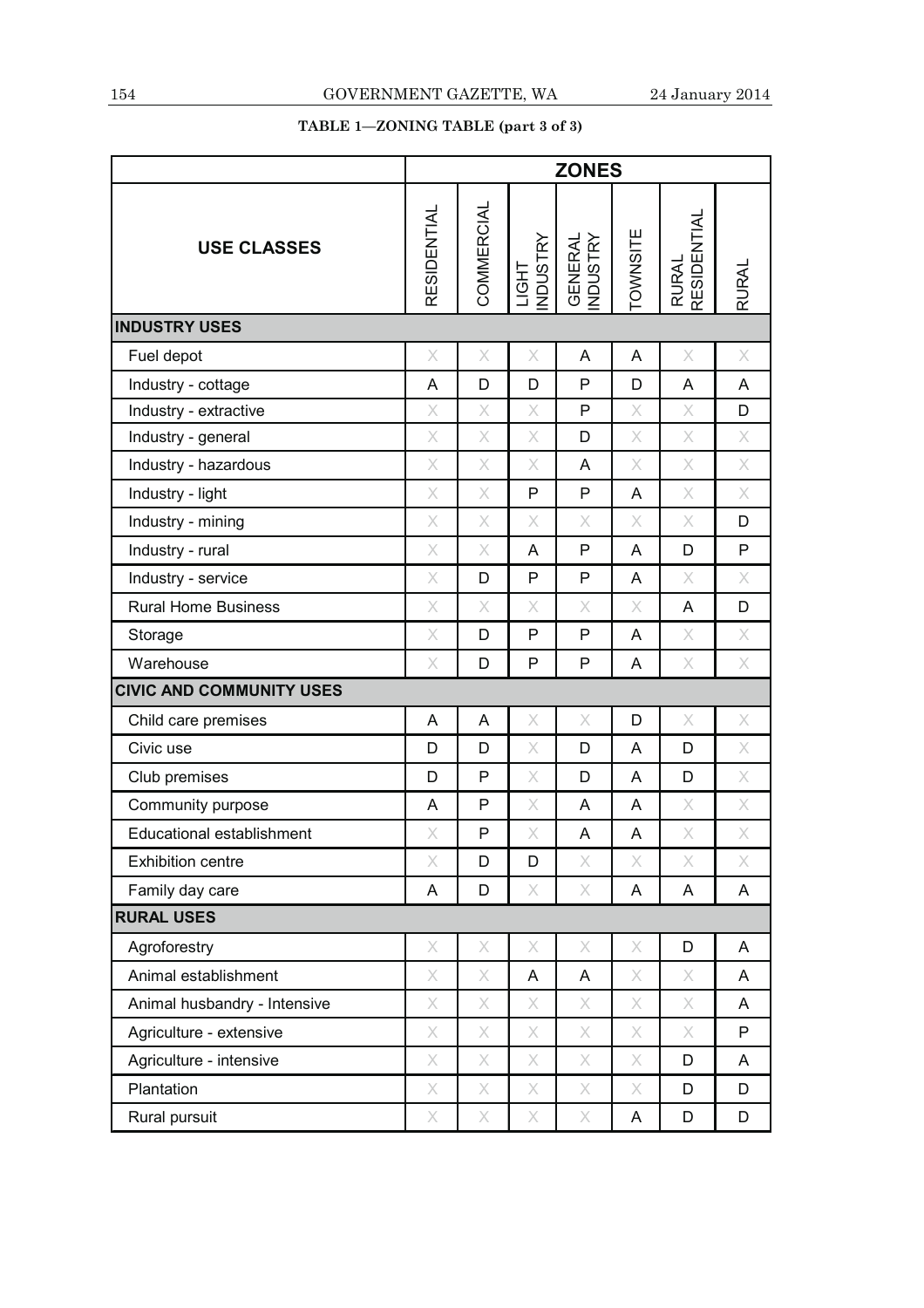4.3.3 A change in the use of land from one use to another is permitted if—

- (a) the local government has exercised its discretion by granting planning approval;
- (b) the change is to a use which is designated with the symbol 'P' in the cross reference to that zone in the Zoning Table and the proposed use complies with all the relevant development standards and any requirements of the Scheme;
- (c) the change is an extension of a use within the boundary of the lot which does not change the predominant use of the lot; or
- (d) the change is to an incidental use that does not change the predominant use of the land.
- Note: 1. The planning approval of the local government is required for the development of land in addition to any approval granted for the use of land. In normal circumstances one application is made for both the use and development of land.
	- 2. The local government will not refuse a 'P' use because of the unsuitability of the use for the zone but may impose conditions on the use of the land to comply with any relevant development standards or requirements of the Scheme, and may refuse or impose conditions on any development of the land.
	- 3. In considering a 'D' or 'A' use, the local government will have regard to the matters set out in clause 10.2.
	- 4. The local government must refuse to approve any 'X' use of land. Approval to an 'X' use of land may only proceed by way of an amendment to the Scheme.

#### **4.4 Interpretation of the Zoning Table**

4.4.1 Where a specific use is mentioned in the Zoning Table, it is deemed to be excluded from the general terms used to describe any other use.

4.4.2 If a person proposes to carry out on land any use that is not specifically mentioned in the Zoning Table and cannot reasonably be determined as falling within the type, class or genus of activity of any other use category the local government may—

- (a) determine that the use is consistent with the objectives of the particular zone and is therefore permitted;
- (b) determine that the use may be consistent with the objectives of the particular zone and thereafter follow the advertising procedures of clause 9.4 in considering an application for planning approval; or
- (c) determine that the use is not consistent with the objectives of the particular zone and is therefore not permitted.

#### **4.5 Additional uses**

Despite anything contained in the Zoning Table, the land specified in Schedule 2 may be used for the specific use or uses that are listed in addition to any uses permissible in the zone in which the land is situated subject to the conditions set out in Schedule 2 with respect to that land.

Note: An additional use is a land use that is permitted on a specific portion of land in addition to the uses already permissible in that zone that applies to the land.

#### **4.6 Restricted uses**

Despite anything contained in the Zoning Table, the land specified in Schedule 3 may only be used for the specific use or uses that are listed and subject to the conditions set out in Schedule 3 with respect to that land.

Note: A restricted use is the only use or uses that is permitted on a specific portion of land and other uses that would otherwise be permissible in the zone are not permitted.

#### **4.7 Special use zones**

4.7.1 Special use zones are set out in Schedule 4.

4.7.2 A person must not use any land, or any structure or buildings on land, in a special use zone except for the purpose set out against that land in Schedule 4 and subject to compliance with any conditions set out in Schedule 4 with respect to that land.

Note: Special use zones apply to special categories of land use which do not comfortably sit within any other zone in the Scheme.

#### **4.8 Non-conforming uses**

Except as otherwise provided in the Scheme, no provision of the Scheme is to be taken to prevent—

- (a) the continued use of any land for the purpose for which it was being lawfully used immediately prior to the Gazettal date;
- (b) the carrying out of any development on that land for which, immediately prior to the Gazettal date, an approval or approvals, lawfully required to authorise the development to be carried out, were duly obtained and are current; or
- (c) subject to clause 11.2.1, the continued display of advertisements which were lawfully erected, placed or displayed prior to the Gazettal date.
- Note: 'Land' has the same meaning as in the *Planning and Development Act 2005* and includes houses, buildings and other works and structures.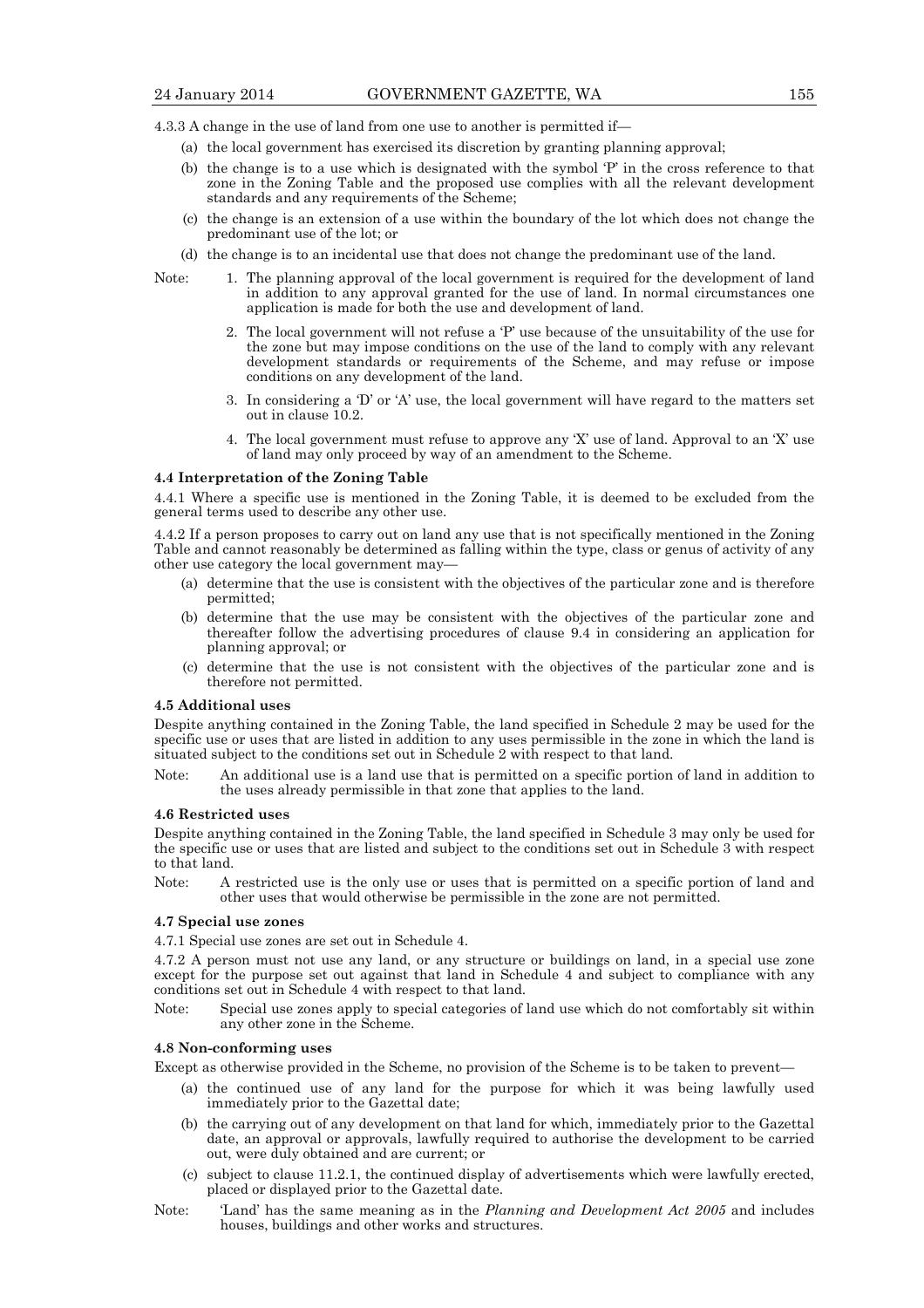## **4.9 Extensions and changes to a non-conforming use**

4.9.1 A person must not—

- (a) alter or extend a non-conforming use;
- (b) erect, alter or extend a building used in conjunction with or in furtherance of a nonconforming use; or
- (c) change the use of land from a non-conforming use to another non-conforming use,
- without first having applied for and obtained planning approval under the Scheme.

4.9.2 An application for planning approval under this clause is to be advertised in accordance with clause 9.4.

4.9.3 Where an application is for a change of use from an existing non-conforming use to another nonconforming use, the local government is not to grant its planning approval unless the proposed use is less detrimental to the amenity of the locality than the existing non-conforming use and is, in the opinion of the local government, closer to the intended purpose of the zone.

#### **4.10 Discontinuance of non-conforming use**

Where a non-conforming use of any land has been discontinued for a period of 6 months the land must not be used after that period otherwise than in conformity with the provisions of the Scheme.

#### **4.11 Termination of a non-conforming use**

The local government may effect the discontinuance of a non-conforming use by the purchase of the land, or by the payment of compensation to the owner or occupier or to both the owner and occupier of that land, and may enter into an agreement with the owner for that purpose.

Note: Sections 190 and 191 of the *Planning and Development Act 2005* enables the local government to purchase, or, with the consent of the Governor, compulsorily acquire land for the purpose of a local planning scheme, subject to Part 9 of the *Land Administration Act 1997*, that section and the Scheme.

#### **4.12 Destruction of non-conforming use buildings**

If a building used for a non-conforming use is destroyed to 75% or more of its value, the building is not to be repaired, rebuilt, altered or added to for the purpose of being used for a non-conforming use or in a manner not permitted by the Scheme, except with the planning approval of the local government.

# **PART 5—GENERAL DEVELOPMENT REQUIREMENTS**

# **5.1 Compliance with development standards and requirements**

Any development of land is to comply with the provisions of the Scheme.

#### **5.2 Residential Design Codes**

5.2.1 A copy of the Residential Design Codes is to be kept and made available for public inspection at the offices of the local government.

5.2.2 Unless otherwise provided for in the Scheme, the development of land for any of the residential purposes dealt with by the Residential Design Codes is to conform with the provisions of those Codes.

5.2.3 The Residential Design Codes density applicable to land within the Scheme area is to be determined by reference to the Residential Design Codes density number superimposed on the particular areas contained within the borders shown on the Scheme Map or where such an area abuts another area having a Residential Design Code density, as being contained within the area defined by the centre-line of those borders.

#### **5.3 Special application of Residential Design Codes**

5.3.1 The Residential Design Code for land zoned 'Residential', 'Townsite' and 'Commercial' shall be R10/35 unless otherwise indicated on the Scheme Maps.

5.3.2 The Council shall not approve a residential development with a density exceeding R10 unless the Council is satisfied that an alternative sewerage disposal system can be installed and managed to its satisfaction.

#### **5.4 Restrictive covenants**

5.4.1 Subject to clause 5.4.2, a restrictive covenant affecting any land in the Scheme area by which, or the effect of which is that, the number of residential dwellings which may be constructed on the land is limited or restricted to less than that permitted by the Scheme, is hereby extinguished or varied to the extent that it is inconsistent with the provisions of the Residential Design Codes which apply under the Scheme.

5.4.2 Where clause 5.4.1 operates to extinguish or vary a restrictive covenant the local government is not to grant planning approval to the development of the land which would, but for the operation of clause 5.4.1, have been prohibited unless the application has been dealt with as an 'A' use and has complied with all of the advertising requirements of clause 9.4.

## **5.5 Variations to site and development standards and requirements**

5.5.1 Except for development in respect of which the Residential Planning Codes apply, if a development is the subject of an application for planning approval and does not comply with a standard or requirement prescribed under the Scheme, the local government may, despite the noncompliance, approve the application unconditionally or subject to such conditions as the local government thinks fit.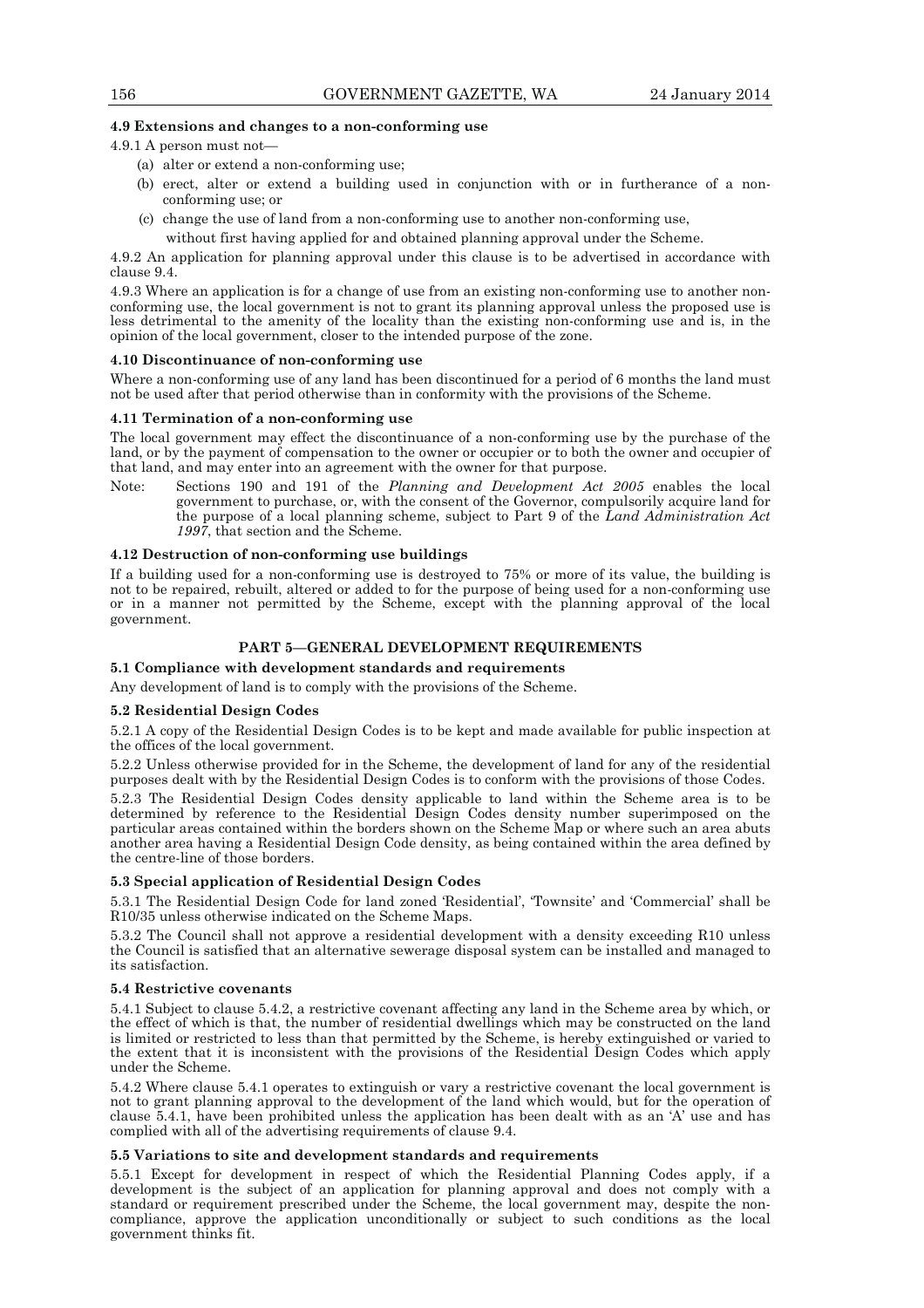5.5.2 In considering an application for planning approval under this clause, where, in the opinion of the local government, the variation is likely to affect any owners or occupiers in the general locality or adjoining the site which is the subject of consideration for the variation, the local government is to—

- (a) consult the affected parties by following one or more of the provisions for advertising uses under clause 9.4; and
- (b) have regard to any expressed views prior to making its determination to grant the variation.

5.5.3 The power conferred by this clause may only be exercised if the local government is satisfied that—

- (a) approval of the proposed development would be appropriate having regard to the criteria set out in clause 10.2; and
- (b) the non-compliance will not have an adverse effect upon the occupiers or users of the development, the inhabitants of the locality or the likely future development of the locality.

#### **5.6 Environmental conditions**

5.6.1 Environmental conditions to which the Scheme is, or amendments to the Scheme are, subject are incorporated into the Scheme by Schedule 10 of the Scheme.

5.6.2 Where appropriate, the environmental conditions are indicated on the Scheme Map by the symbol EC to indicate that environmental conditions apply to the land.

5.6.3 The local government is to—

- (a) maintain a register of all relevant statements published under sections 48F and 48G of the Environmental Protection Act; and
- (b) make the statements available for public inspection at the offices of the local government.
- Note: Environmental conditions are those required to be incorporated into a Scheme or an amendment to a Scheme following assessment under the *Environmental Protection Act 1986*.

#### **5.7 Site and Development Requirements**

Any development that is permitted under the provisions of Part 4 of this Scheme shall conform to the requirements for that use as specified in Table II—Development Table, or in the Residential Design Codes for residential development.

# *5.7.1 Development Requirements*

Where development standards for a particular use are not set out in this Scheme, the development standards applicable shall be determined by the local government.

#### *5.7.2 Combined Uses*

Where 2 or more uses are combined in a single development, the development shall conform to the requirements for each use respectively, or where such requirements are inappropriate, to such requirements as the local government shall determine.

#### *5.7.3 Industrial Development*

Unsewered industrial development will be restricted to 'dry industry' type (ie. industries predicted to generate wastewater for disposal on-site of a daily rate of less than 540 litres per 1000m2).

#### **5.8 Caretaker's dwelling**

The provisions of this clause apply to all caretakers' dwellings in the Industrial zone.

5.8.1 A caravan is not permitted as a caretaker's dwelling for either permanent or temporary occupation.

5.8.2 Only a single caretaker's dwelling shall be permitted on each lot and it shall be located at the rear of a lot zoned Industrial.

5.8.3 The Council will not support the subdivision or development of land in an industrial zone that will—

- allow the dwelling to be sold separately from the industrial use of the land;
- restrict the use of the land for industrial purposes.

5.8.4 A caretaker's dwelling shall contain only 1 bedroom.

5.8.5 A caretaker's dwelling shall have a maximum floor area of 100m2 measured from the external face of the walls.

5.8.6 Open verandahs may be permitted but are not to be enclosed by any means unless the total floor area remains less than 100m2.

#### **5.9 Rural Residential Zone**

5.9.1 Only 1 dwelling will be permitted on any lot in the Rural Residential zone.

5.9.2 All dwellings shall be developed in accordance with all provision of the R2 requirements of the Residential Design Codes, with the exception of lot area.

5.9.3 Provision must be made for all dwellings to be connected to a reticulated potable water supply or have appropriate provision for alternative potable water supply to the satisfaction of the appropriate authority.

5.9.4 The local government may require a Development Plan be prepared by the proponent and endorsed by the local government in the Rural Residential Zone prior to any development being approved or subdivision being recommended for approval.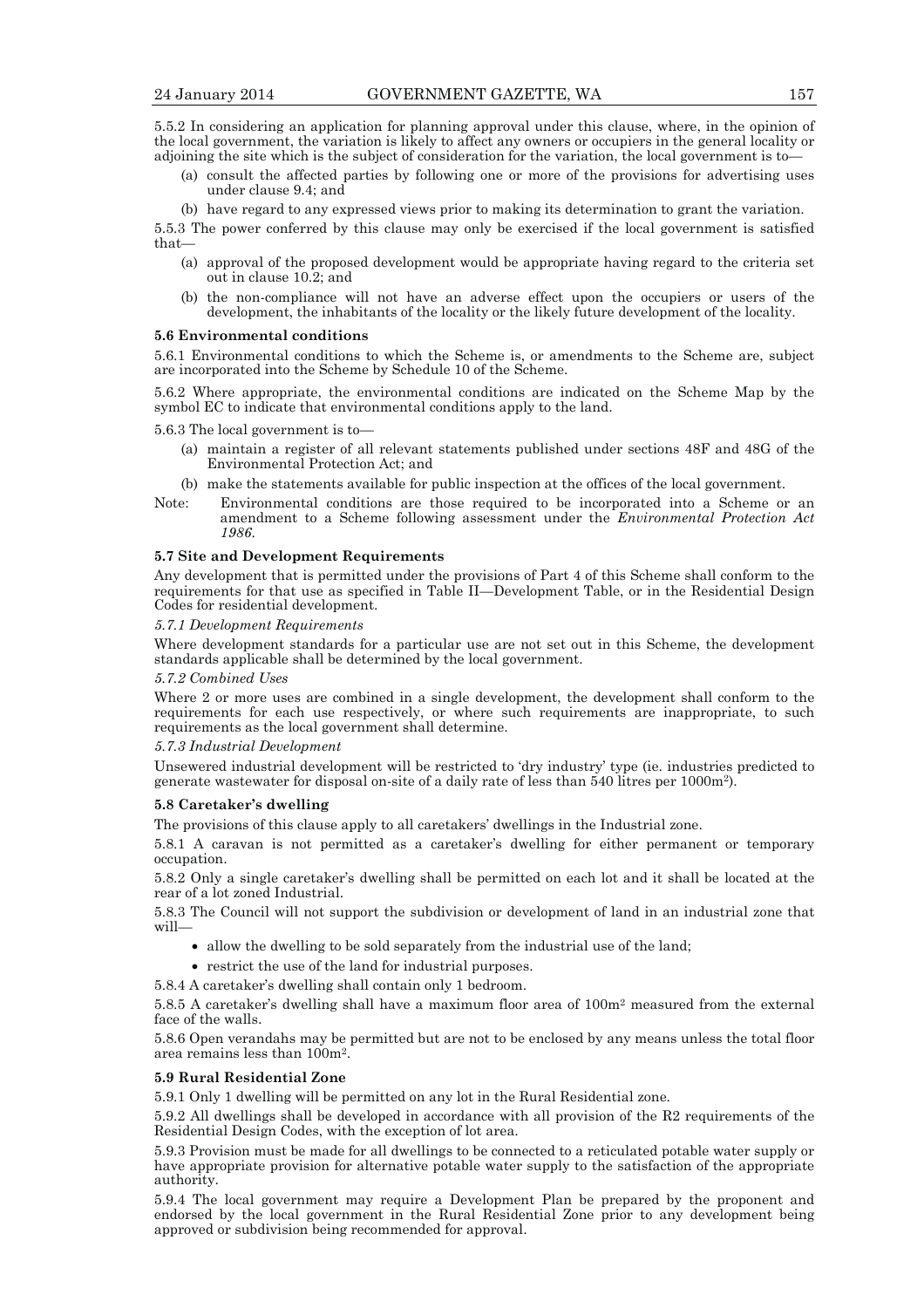#### **5.10 Outline Development Plans**

5.10.1 The local government may prepare or may require the preparation of an Outline Development Plan prior to considering any subdivision or development proposal in any zone.

5.10.2 Notwithstanding the requirements of this Scheme, all development is to comply with the requirements of any endorsed outline development plan/s.

5.10.3 Any departure or alterations to an outline development plan may, subject to the approval of the Commission, be permitted if the local government considers that the proposed departure or alteration will not prejudice the progressive subdivision and development of the area.

5.10.4 A proposed development plan may, to the extent that it does not conflict with the Scheme, impose a classification on the land included in it by reference to reserves, zones or the Residential Design Codes, and where the proposed development plan becomes a development plan, the local government is to have due regard to such reserves, zones or Residential Design Codes when recommending subdivision or approving development of land within. In the absence of an endorsed development plan the symbols in the Zoning Table will apply.

*5.10.5 Advertising of Outline Development Plans* 

The local government may within 30 days of receiving the outline development plan require that it be advertised in accordance with clause 9.4.

#### *5.10.6 Adoption of Outline Development Plans*

Following adoption of the outline development plan, with or without modifications, the local government shall request the Commission to endorse the outline development plan as the basis for approval of subdivision applications within areas covered by the plan.

#### *5.10.7 Right of Review*

The proponent of an outline development plan required by this Scheme seek right of review under Section 14 of the *Planning and Development Act 2005*—

- (a) The failure of the local government to make a determination on the content and requirement of an outline development plan (or an amendment to an outline development plan) within 120 days of receiving a request for direction;
- (b) A decision by the local government not to endorse an outline development plan (or an amendment to a development plan);
- (c) Conditions of approval of the outline development plan (or alterations to an outline development plan).

# **5.11 Rural Zone**

Notwithstanding the right to develop a single house on an existing lot, residential development in the 'Rural' Zone shall comply with the specific requirements of the Council, however these shall not be lesser than those specified for the Residential Design Code 'R2'.

| Controls                     | <b>Minimum Boundary</b><br><b>Setback (Metres)</b><br>Maximum |                   |              | Minimum<br>Landscaped                    | Minimum Number<br>of on-site Car Parking |                                                                                            |
|------------------------------|---------------------------------------------------------------|-------------------|--------------|------------------------------------------|------------------------------------------|--------------------------------------------------------------------------------------------|
| Use                          | Front                                                         | Rear<br>(Average) | <b>Sides</b> | <b>Plot Ratio</b>                        | Area $(\%)$                              | Bays                                                                                       |
| <b>Club Premises</b>         | $\star$                                                       | $\star$           | $\star$      | 0.5                                      | $\star$                                  | 1 for every $45m^2$ of<br>gross floor area.                                                |
| Community<br>Purpose         | $\star$                                                       | $\star$           | $\star$      | $\star$                                  | 10                                       | 1 for every 4 persons<br>whom the building<br>is designed to<br>accommodate.               |
| Consulting<br>Rooms          | $\star$                                                       | $\star$           | $\star$      | $0.4$ in Res<br>Zone<br>0.5<br>elsewhere | $\star$                                  | 1 for every $30m^2$ of<br>gross floor area, plus<br>1 for each person<br>employed.         |
| Child Care<br>Premises       | 7.5                                                           | 7.5               | $\star$      | $\star$                                  | $\star$                                  | 1 for each employee.                                                                       |
| Educational<br>Establishment | 9.0                                                           | 7.5               | 5.0          | $\star$                                  | 30                                       | 1 per full time<br>employee, plus bays<br>for students as<br>determined by the<br>Council. |
| Funeral Parlour              | $\star$                                                       | $\star$           | $\star$      | $\star$                                  | 10                                       | As determined by<br>the Council.<br>$(\text{minimum } 6).$                                 |
| Hotel/Tavern                 | $\star$                                                       | $\star$           | $\star$      | $\star$                                  | 10                                       | 1 for every bedroom<br>plus 1 per 2m <sup>2</sup> of bar<br>and lounge area.               |
| Industrial-<br>Service       | 7.5                                                           | 7.5               | $\star$      | $\star$                                  | 10                                       | 1 per 2 employees.                                                                         |

## **TABLE II—DEVELOPMENT TABLE**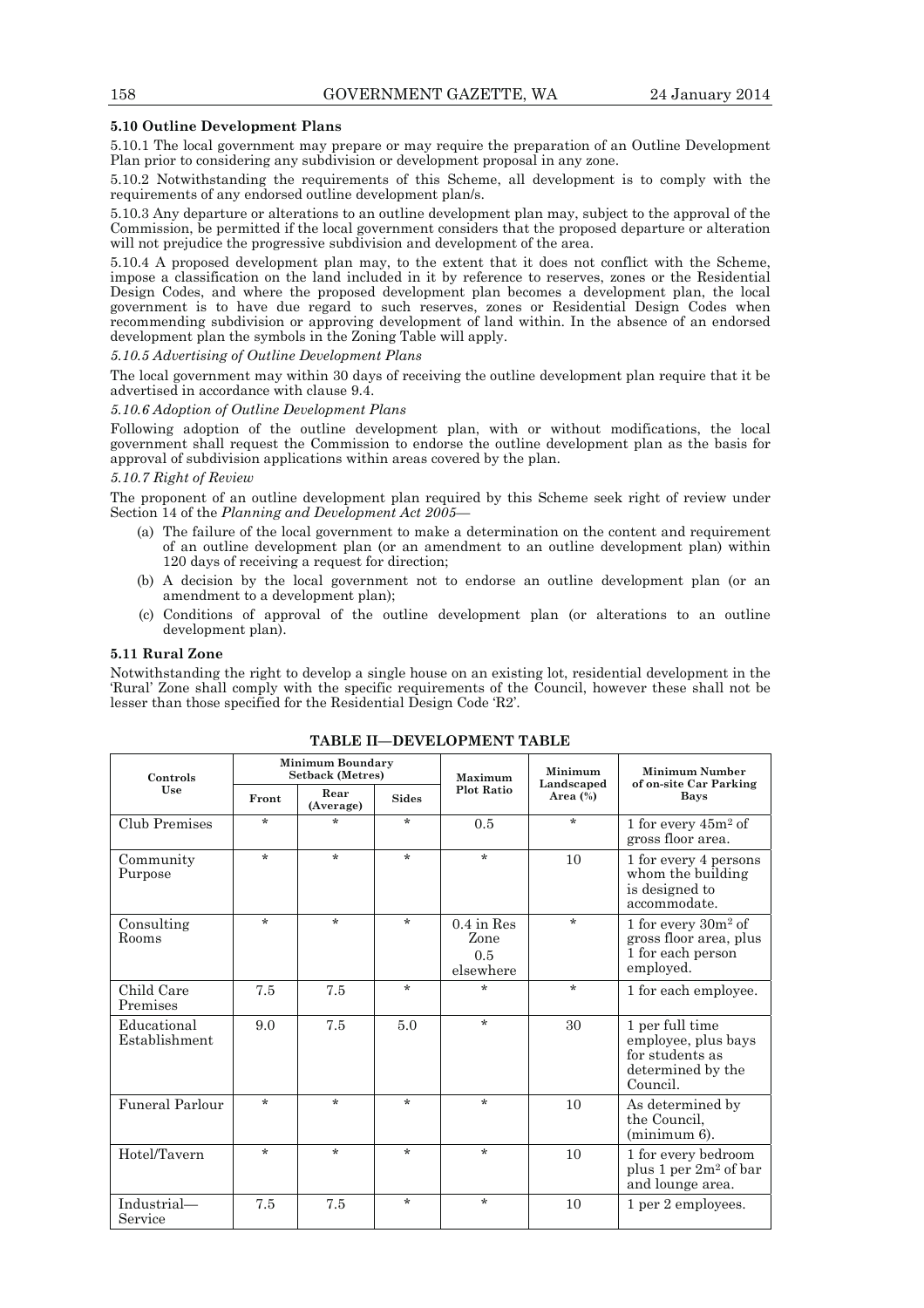| Controls                                   |         | <b>Minimum Boundary</b><br><b>Setback (Metres)</b> |                              | Maximum           | Minimum<br>Landscaped | Minimum Number<br>of on-site Car Parking                                                                       |
|--------------------------------------------|---------|----------------------------------------------------|------------------------------|-------------------|-----------------------|----------------------------------------------------------------------------------------------------------------|
| Use                                        | Front   | Rear<br>(Average)                                  | <b>Sides</b>                 | <b>Plot Ratio</b> | Area $(\%)$           | Bays                                                                                                           |
| Industrial-<br>Light                       | 7.5     | 7.5                                                | $\star$                      | $\star$           | 10                    | 1 per 2 employees.                                                                                             |
| Industrial-<br>General                     | 7.5     | 7.5                                                | $\star$                      | $\star$           | 15                    | 1 per 2 employees.                                                                                             |
| Motel                                      | 9.0     | 7.5                                                | 3.0 <sub>per</sub><br>storey | 1.0               | 30                    | 1 per unit, plus 1<br>space per $25m^2$ of<br>service area.                                                    |
| Office                                     | $\star$ | $\star$                                            | $\star$                      | $\star$           | $\star$               | 1 for every $30m^2$ plot<br>ratio area.                                                                        |
| Restaurant                                 | $\star$ | $\star$                                            | $\star$                      | $\star$           | $\star$               | 1 for every $10m^2$ of<br>gross floor area or 1<br>for every 4 seats<br>provided, whichever<br>is the greater. |
| Service Station                            | 7.5     | 7.5                                                | $\star$                      | $\star$           | 5                     | 1 for every working<br>bay, plus 1 for each<br>person employed on<br>site.                                     |
| Shop                                       | $\star$ | $\star$                                            | $\star$                      | $\star$           | $\star$               | 1 for every $15m^2$ of<br>gross floor area.                                                                    |
| Showroom                                   | $\star$ | $\star$                                            | $\star$                      | $\star$           | 10                    | 1 for every $100m^2$ of<br>gross floor area.                                                                   |
| Motor Vehicle,<br>Boat or<br>Caravan Sales | $\star$ | $\star$                                            | $\star$                      | $\star$           | 5                     | 1 for every $250m^2$ of<br>sales area, plus 1 for<br>every person<br>employed on site.                         |

NOTES: (i) \* means 'to be determined by the Council' in each particular case.

(ii) Landscaping to be generally at the street frontage.

## **PART 6—SPECIAL CONTROL AREAS**

# **6.1 Operation of special control areas**

There are no special control areas which apply to the Scheme.

#### **PART 7—HERITAGE PROTECTION**

The provisions of part 7 of the Model Scheme Text as current including any amendments apply.

## **PART 8—DEVELOPMENT OF LAND**

The provisions of part 8 of the Model Scheme Text as current including any amendments apply, with the following addition to Clause 8.2(b)—

 (iii) the proposal is for a transportable dwelling or relocated structure intended to be modified for use as a dwelling and is located within a townsite as shown on the scheme maps.

## **8.5 Requirement for consultation to commence mining**

In considering proposals to commercially extract minerals, Council may exercise its discretion to inform the Minister for Mines and the Minister for Planning in writing that the granting of a mining lease or general purpose lease is contrary to the provisions of the Scheme and Local Planning Strategy.

# **PART 9—APPLICATIONS FOR PLANNING APPROVAL**

The provisions of part 9 of the Model Scheme Text as current including any amendments apply.

# **PART 10—PROCEDURE FOR DEALING WITH APPLICATIONS**

The provisions of part 10 of the Model Scheme Text as current including any amendments apply.

# **PART 11—ENFORCEMENT AND ADMINISTRATION**

The provisions of part 11 of the Model Scheme Text as current including any amendments apply.

## **SCHEDULES**

- Schedule 1 Dictionary of defined words and expressions
- Schedule 2 Additional uses Schedule 3 Restricted uses
- Schedule 4 Special use zones
- Schedule 5 Exempted advertisements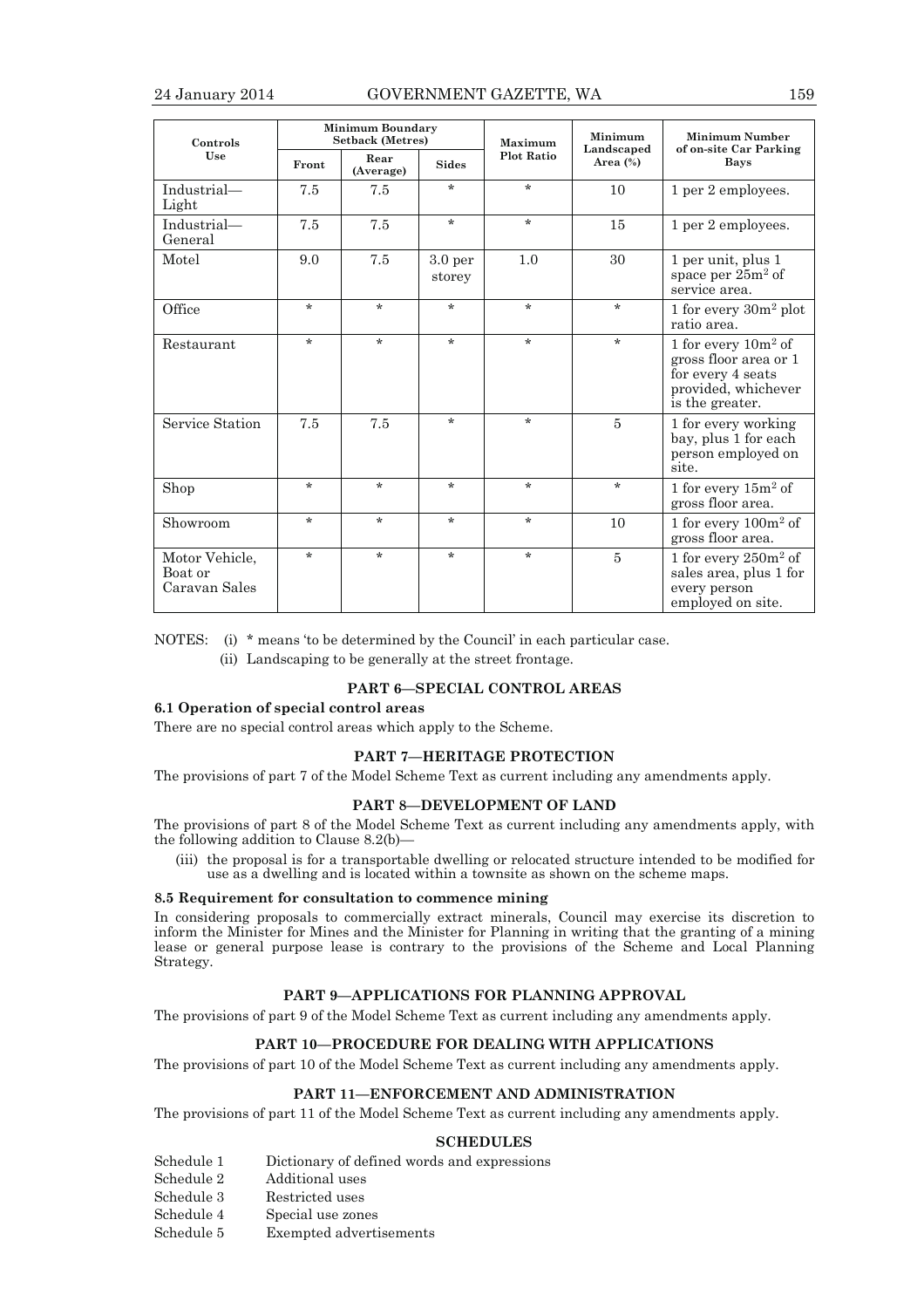Schedule 7 Additional information for advertisements

Schedule 8 Notice of public advertisement of planning proposal

Schedule 9 Notice of determination on application for planning approval

Schedule 10 Environmental conditions

# SCHEDULE 1

————

# **DICTIONARY OF DEFINED WORDS AND EXPRESSIONS**

The general definitions and land use definitions in schedule 1 of the Model Scheme Text as current including any amendments apply.

- **'Camping Area'** means land set aside for the erection of tents and other similar structures for temporary accommodation.
- **'Dry-cleaning Premises'** means land and buildings used for the cleaning of garments and other fabrics by chemical processes.
- **'Essential service utility'** means any work or undertaking constructed or maintained by a service agency as may be required to provide water, sewerage, electricity, gas, drainage or other similar essential services.
- **'Lodging House'** shall have the same meaning as is given to it in and for the purposes of the *Health Act 1911* (as amended).
- **'Plant Nursery'** means the growing of trees, plants, shrubs or flowers, for replanting in domestic, commercial or industrial gardens.

**'Rural Home Business'** means a business, service or profession carried out in a dwelling or on land around a dwelling by an occupier of the dwelling which—

- (a) does not employ more than 2 people not members of the occupier's household;
- (b) will not cause injury to or adversely affect the amenity of the neighbourhood;
- (c) does not occupy an area greater than  $50m^2$ ;
- (d) does not involve the retail sale, display or hire of goods of any nature;
- (e) in relation to vehicles and parking, does not result in traffic difficulties as a result of the inadequacy of parking or an increase in traffic volumes in the neighbourhood, and does not involve the presence, use or calling of a vehicle more than 3.5 tonnes tare weight; and
- (f) does not involve the use of an essential service of greater capacity than normally required in the zone;
- **'Short Stay Accommodation'** means a building or group of buildings forming a complex, designed for the accommodation of short-stay guests and which provides on site facilities for the convenience of guests and for management of the development, where occupation by any person is limited to a maximum of 3 months in any 12-month period and excludes those uses more specifically defined elsewhere.
- **'Transport Depot'** means land or a building or buildings used for the parking or garaging of road motor vehicles (including taxis) which are used or intended to be used for the carriage of passengers or goods, or land or a building or buildings used for the transfer of goods from one such motor vehicle to another of such motor vehicles and included the maintenance of repair of such vehicles.
- **'Wayside stall'** means a stall located adjacent to a street in which only fruit, vegetables and artifacts grown, produced or made on the land are sold or offered for sale.

# SCHEDULE 2

————

#### **ADDITIONAL USES**

There are no additional uses that apply to the Scheme.

| No. | Description of land | <b>Additional use</b> | Conditions |
|-----|---------------------|-----------------------|------------|
|     |                     |                       |            |

————

# SCHEDULE 3 **RESTRICTED USES**

There are no restricted uses that apply to the Scheme.

| No. | Description of land | Restricted use | Conditions |
|-----|---------------------|----------------|------------|
|     |                     |                |            |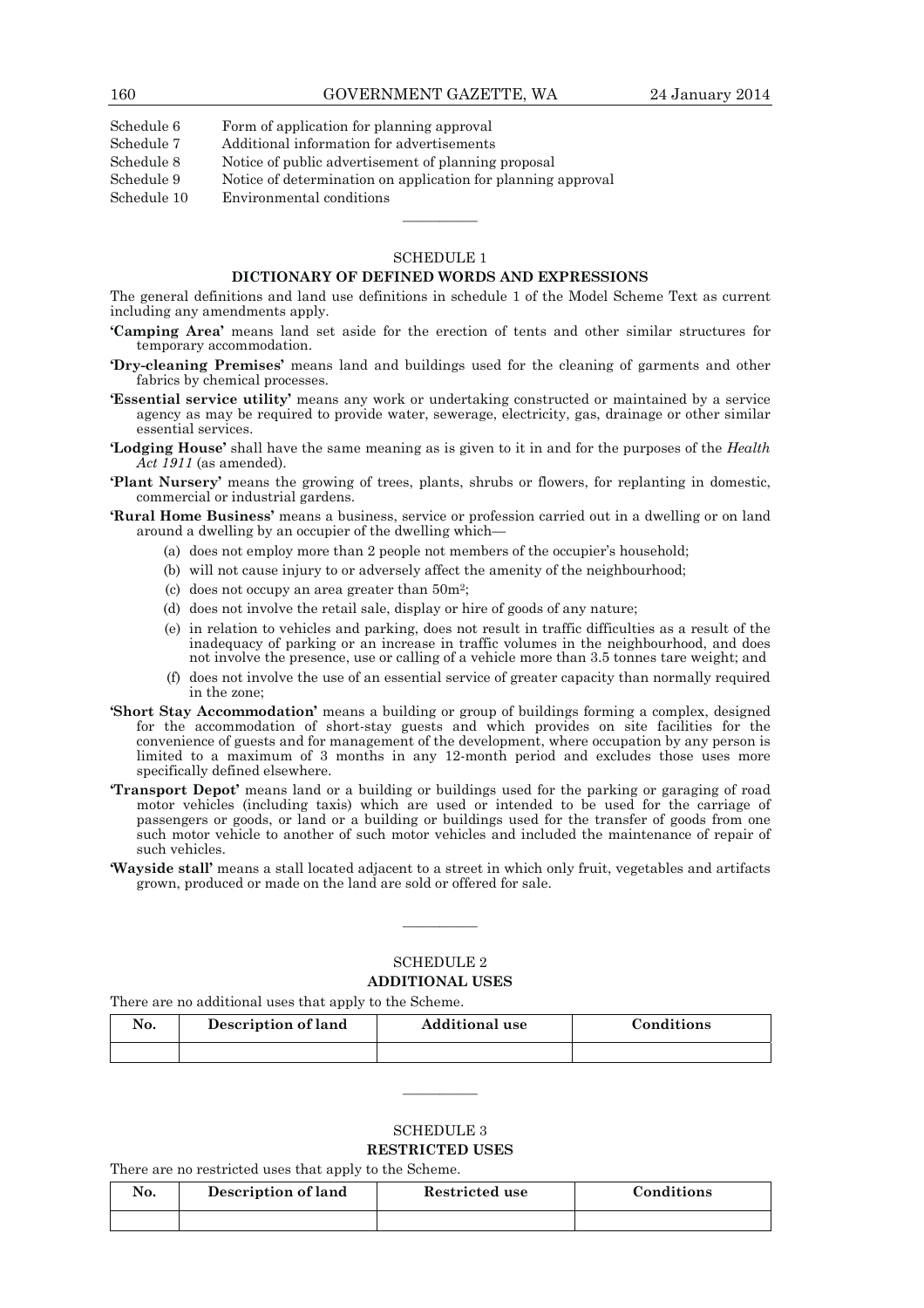# SCHEDULE 4 **SPECIAL USE ZONES**

There are no special use zones that apply to the Scheme.

| No. | Description of land | Special use | Conditions |
|-----|---------------------|-------------|------------|
|     |                     |             |            |

# SCHEDULE 5 **EXEMPTED ADVERTISEMENTS**

————

| Land Use and/or<br>Development                                                                               | Exempted Sign <sup>1</sup>                                                                                                                                                                                                                                                                                                                                                                                                             | <b>Maximum Size</b>                                                                                                                                                                                   |
|--------------------------------------------------------------------------------------------------------------|----------------------------------------------------------------------------------------------------------------------------------------------------------------------------------------------------------------------------------------------------------------------------------------------------------------------------------------------------------------------------------------------------------------------------------------|-------------------------------------------------------------------------------------------------------------------------------------------------------------------------------------------------------|
| Dwellings                                                                                                    | One professional name-plate as appropriate.                                                                                                                                                                                                                                                                                                                                                                                            | 0.2m <sup>2</sup>                                                                                                                                                                                     |
| Home Occupation                                                                                              | One advertisement describing the nature of<br>the home occupation.                                                                                                                                                                                                                                                                                                                                                                     | 0.2m <sup>2</sup>                                                                                                                                                                                     |
| Places of Worship,<br>Meeting Halls and<br>Places of Public<br>Assembly                                      | One advertisement detailing the function<br>and/or the activities of the institution<br>concerned.                                                                                                                                                                                                                                                                                                                                     | 0.2m <sup>2</sup>                                                                                                                                                                                     |
| Cinemas, Theatres and<br>Drive-In Theatres                                                                   | Two signs (illuminated or non-illuminated)<br>detailing the entertainment being presented<br>from time to time at the venue upon which<br>the signs are displayed.                                                                                                                                                                                                                                                                     | Each advertisement<br>sign not to exceed<br>$5m2$ .                                                                                                                                                   |
| Shops, Showrooms and<br>other uses appropriate to<br>a Shopping Area.                                        | All advertisements affixed to the building<br>below the top of the awning or, in the<br>absence of an awning, below a line measured<br>at 5m from the ground floor level of the<br>building subject to compliance with the<br>requirements of the Signs Hoarding and Bill<br>Posting Bylaws.                                                                                                                                           | N/A                                                                                                                                                                                                   |
| Industrial and<br>Warehouse Premises                                                                         | A maximum of 4 advertisements applied to<br>or affixed to the walls of the building but not<br>including signs which project above the eaves<br>or the ridge of the roof of the building, and<br>excluding signs projecting from a building<br>whether or not those signs are connected to a<br>pole, wall or other building.<br>A maximum of 2 free-standing advertisement<br>signs not exceeding 5m in height above<br>ground level. | Total area of any such<br>advertisements, shall<br>not exceed 15m.<br>Maximum permissible<br>total area shall not<br>exceed $10m^2$ and<br>individual<br>advertisement signs<br>shall not exceed 6m². |
| Showroom, race courses,<br>major racing tracks,<br>sports stadia, major<br>sporting grounds and<br>complexes | All signs provided that, in each case, the<br>advertisement is not visible from outside the<br>complex or facility concerned either from<br>other private land or from public places and<br>streets.                                                                                                                                                                                                                                   | N/A                                                                                                                                                                                                   |
| Public Places and<br>Reserves                                                                                | (a) Advertisement signs<br><i>(illuminated)</i><br>and non-illuminated) relating to the<br>functions of government a public<br>authority or local government of a<br>local government excluding those of<br>a promotional nature constructed or<br>exhibited by, or on behalf of any such<br>body, and<br>(b) Advertisement<br>signs<br><i>(illuminated)</i>                                                                           | N/A<br>N/A                                                                                                                                                                                            |
|                                                                                                              | and non-illuminated) required for<br>the management or control of traffic<br>any public road, car park,<br>on<br>cycleway, railway or waterway where<br>advertisement<br>such<br>has<br>been<br>constructed or exhibited by or at the<br>direction<br>Government<br>оf<br>a<br>department, public authority or the<br>of<br>local<br>local<br>government<br>a<br>government, and                                                       |                                                                                                                                                                                                       |

<sup>&</sup>lt;sup>1</sup> Includes the change of posters on poster signs and applies to non-illuminated signs unless otherwise stated.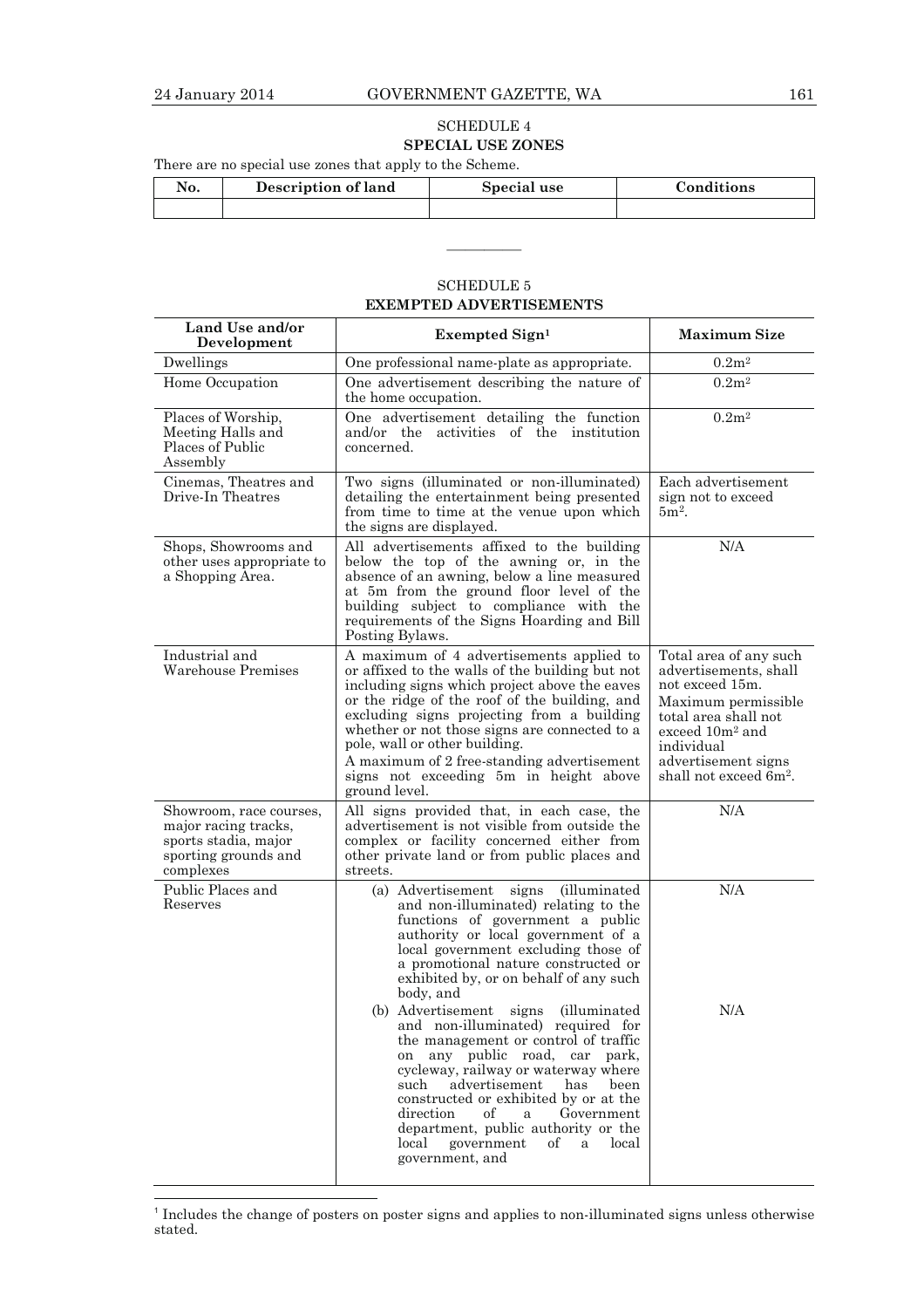# 162 GOVERNMENT GAZETTE, WA 24 January 2014

| Land Use and/or<br>Development                                    | $Exempted Sign1$                                                                                                                                                                                                                                                                                                                                                       | <b>Maximum Size</b>                    |
|-------------------------------------------------------------------|------------------------------------------------------------------------------------------------------------------------------------------------------------------------------------------------------------------------------------------------------------------------------------------------------------------------------------------------------------------------|----------------------------------------|
|                                                                   | (c) Advertisement signs (illuminated<br>and non-illuminated) required to be<br>exhibited by or pursuant to any<br>statute or regulation or the like<br>made pursuant to powers contained<br>within a Statute provided that any<br>such advertisement is constructed<br>exhibited<br>and/or<br>strictly<br>in<br>accordance with the requirements<br>specified therein. | N/A                                    |
| Railway Property and<br>Reserves                                  | Advertisement signs exhibited on such land<br>provided that each such advertisement is<br>directed only at persons at or upon a railway<br>station.                                                                                                                                                                                                                    | No sign shall exceed<br>$2m2$ in area. |
| Advertisements within<br>buildings                                | All advertisements placed or displayed<br>within buildings which cannot ordinarily be<br>seen by a person outside of those buildings.                                                                                                                                                                                                                                  | N/A                                    |
| All classes of buildings<br>other than single family<br>dwellings | One advertisement sign containing the name,<br>number and address of the building, the<br>purpose for which the building is used or the<br>name and address of the managing agent<br>thereof.                                                                                                                                                                          | 0.2m <sup>2</sup>                      |

# SCHEDULE 6 **FORM OF APPLICATION FOR PLANNING APPROVAL**

————

The form of application for planning approval in schedule 6 of the Model Scheme Text as current including any amendments applies.

————

# SCHEDULE 7

# **ADDITIONAL INFORMATION FOR ADVERTISEMENTS**

The form of additional information for advertisements in schedule 7 of the Model Scheme Text as current including any amendments applies.

————

## SCHEDULE 8

# **NOTICE OF PUBLIC ADVERTISEMENT OF PLANNING PROPOSAL**

The notice of public advertisement of planning proposal in schedule 8 of the Model Scheme Text as current including any amendments applies.

————

# SCHEDULE 9

# **NOTICE OF DETERMINATION ON APPLICATION FOR PLANNING APPROVAL**

The notice of determination on application for planning approval in schedule 9 of the Model Scheme Text as current including any amendments applies.